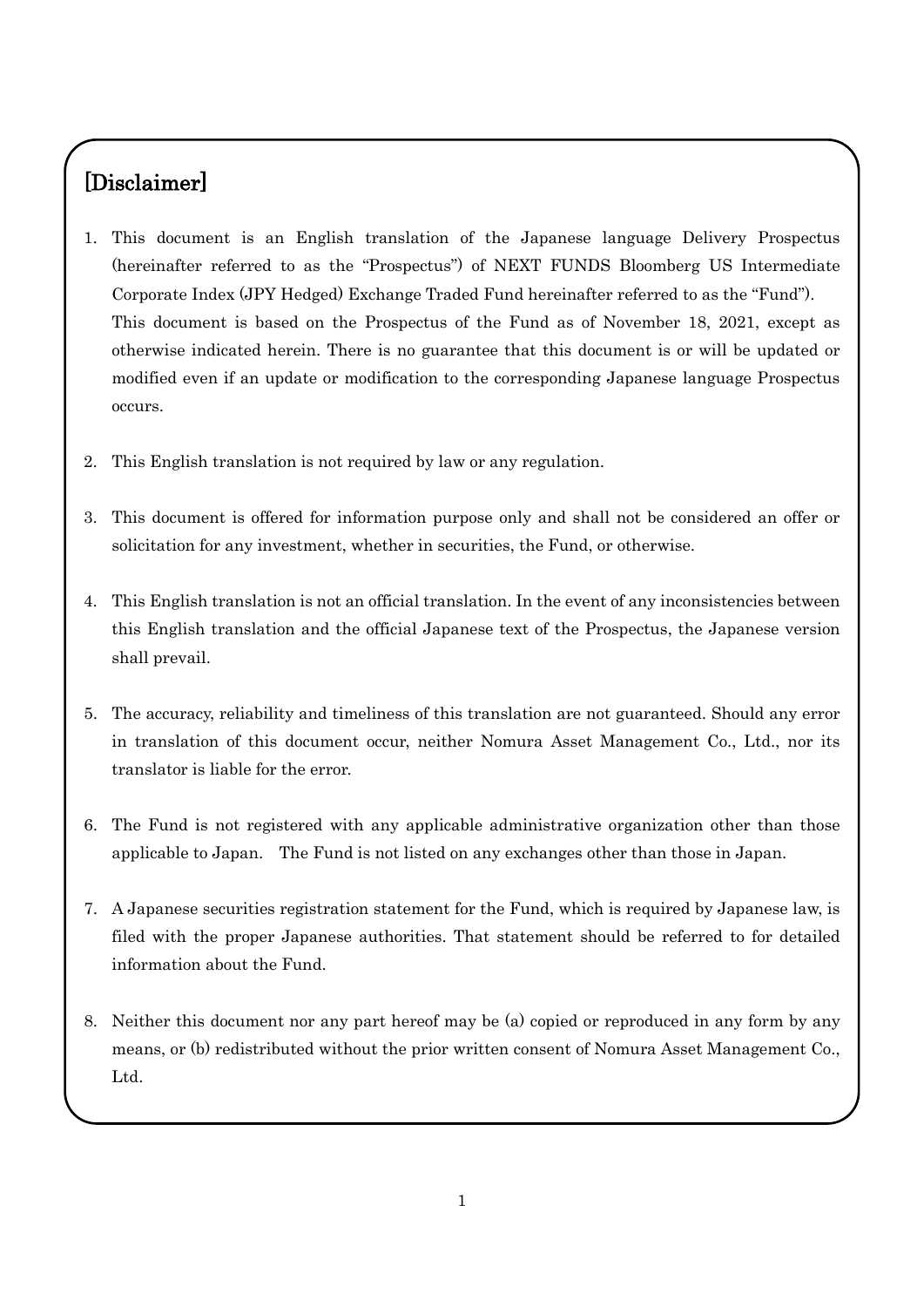# Code:2554

### NEXT FUNDS

Bloomberg US Intermediate Corporate Index (JPY Hedged) Exchange Traded Fund

NF US Intermediate Corporate IG (Hedged) ETF (Nickname) Open-ended Investment Trust, Overseas, Bonds, ETF, Index Type [Explanatory Booklet on the Investment Trust (Delivery Prospectus)]

| Product Classification |          |             |             | Segmentation by Attribute |          |           |               |          |          |          |
|------------------------|----------|-------------|-------------|---------------------------|----------|-----------|---------------|----------|----------|----------|
| Unit Type /            | Eligible | Eligible    | Independent | Supplementary             | Eligible | Timing of | Geographical  | Investme | Currency | Index    |
| Open-ended             | Market   | Investments | Segment     | Classification            | Investme | Accountin | Areas of      | nt form  | Hedge    | followed |
| Investment             |          | (Source of  |             |                           | nts      | g Period  | Investment    |          |          |          |
| Trust                  |          | Income)     |             |                           |          |           |               |          |          |          |
| Open-ended             | Overseas | Bonds       | <b>ETF</b>  | Index Type                | Multiple | 4 times   | North America | Family   | Hedged   | Others   |
| Investment             |          |             |             |                           | Assets   | yearly    |               | fund     | (Fully   | (Note 2) |
| Trust                  |          |             |             |                           | (Note1)  |           |               |          | hedged)  |          |

(Note 1) (Bonds General, Others (Investment Trust Securities (Bonds General)), Flexible Assets Allocation)

(Note 2) Bloomberg US Intermediate Corporate Index

\*The "Currency Hedge" column in the above "Segmentation by Attribute" column provides information on whether or not currency risks against Japanese Yen are hedged in the Fund.

Please refer to The Investment Trusts Association, Japan website (http://www.toushin.or.jp/) for definitions of product classification and segmentation by attribute above.

### <Management Company>

Nomura Asset Management Co., Ltd. [the party issuing investment instructions for the Fund]

- Registration Number (Financial Instruments Business Operators): Director of the Kanto Local Financial Bureau (Financial instruments firms) No.373
- Date of establishment : December 1, 1959
- Capital : 17.1 billion yen (as of the end of September 2021)
- Total net asset value of investment trust assets under management : 46,981.3 billion yen (as of August 31, 2021)

#### <Trustee>

The Nomura Trust and Banking Co., Ltd. [the party responsible for custody and management of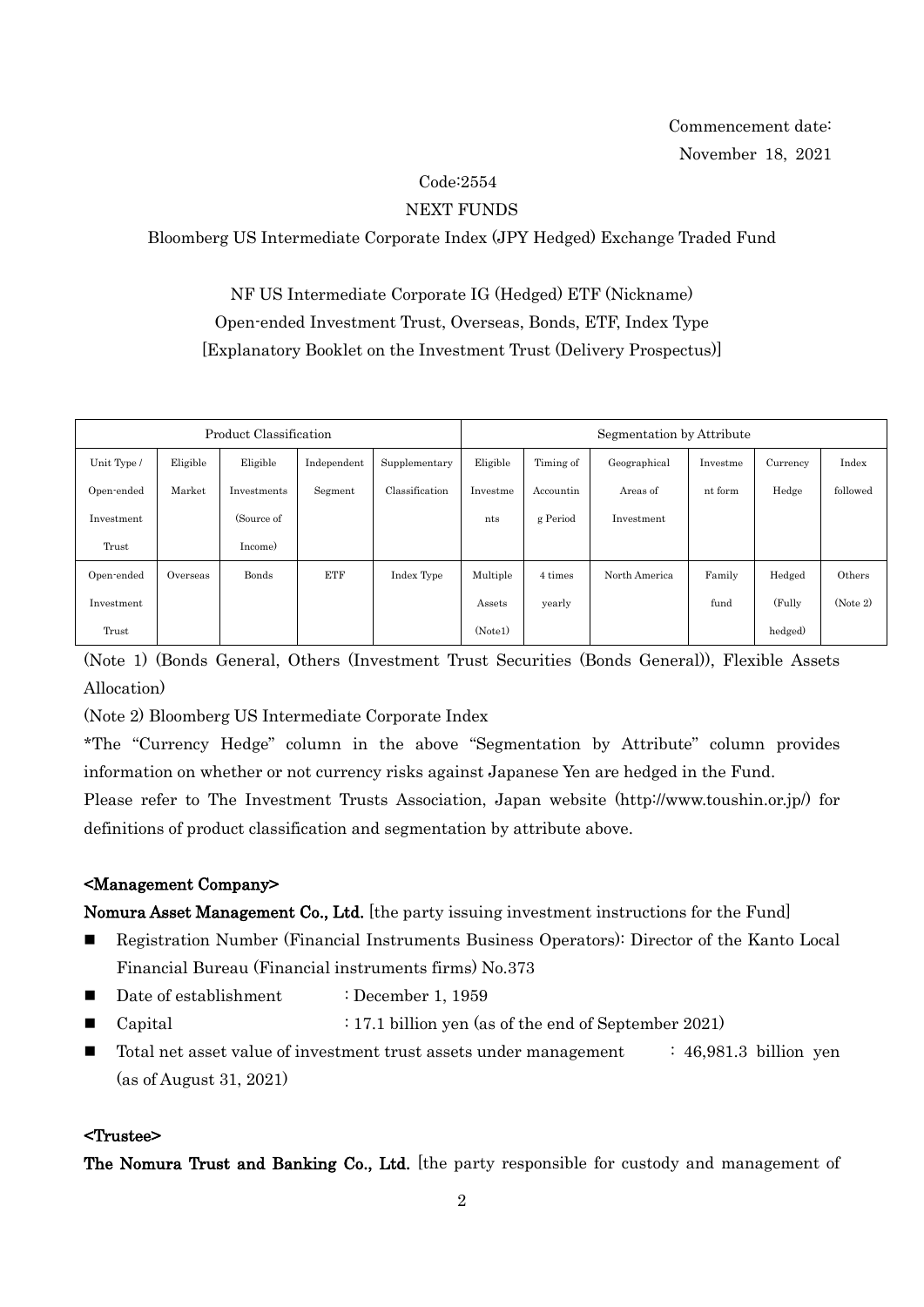Fund assets]

-----Please read this document carefully before deciding to subscribe to the NEXT FUNDS Bloomberg

US Intermediate Corporate Index (JPY Hedged) Exchange Traded Fund ("the Fund") -----

This prospectus is published pursuant to the provisions of Article 13 of the Financial Instruments and Exchange Act (No.25 of 1948).

In connection with the public offering for subscription to the Fund, which is made by way of this prospectus, Nomura Asset Management Co., Ltd. (the Management Company), the Issuer of beneficiary certificates of the Fund, filed a securities registration statement with the Director of the Kanto Local Finance Bureau on November 17, 2021, pursuant to the provisions of Article 5 of the Financial Instruments and Exchange Act. The filing took effect on November 18, 2021.

- The prospectus for the Fund provided for in Article 15, Paragraph 3 of the Financial Instruments and Exchange Act (hereinafter referred to as the "Prospectus Issued upon Request") is published on the website of the Nomura Asset Management Co., Ltd. The complete text of the basic terms and conditions of the investment trust of the Fund is provided in the Prospectus Issued upon Request.
- When a significant amendment is made to the content of the Fund, we will confirm the intentions of beneficiaries of the Fund in advance under the Act on Investment Trust and Investment Corporations (No.198 of 1951).
- Investment trust assets are separately managed by the Trustee under the Trust Act.
- You can obtain a copy of the Prospectus Issued upon Request from a distributing company. If you request this document, please make a personal record to that effect.
- For information on distributing companies and the net asset value ("NAV") of the Fund, etc., please contact us as follows:

| Reference   | : Nomura Asset Management Co., Ltd.  |                    |
|-------------|--------------------------------------|--------------------|
| Homepage    | : http://www.nomura-am.co.jp/        |                    |
| Mobile site | : http://www.nomura-am.co.jp/mobile/ | (as for NAV, etc.) |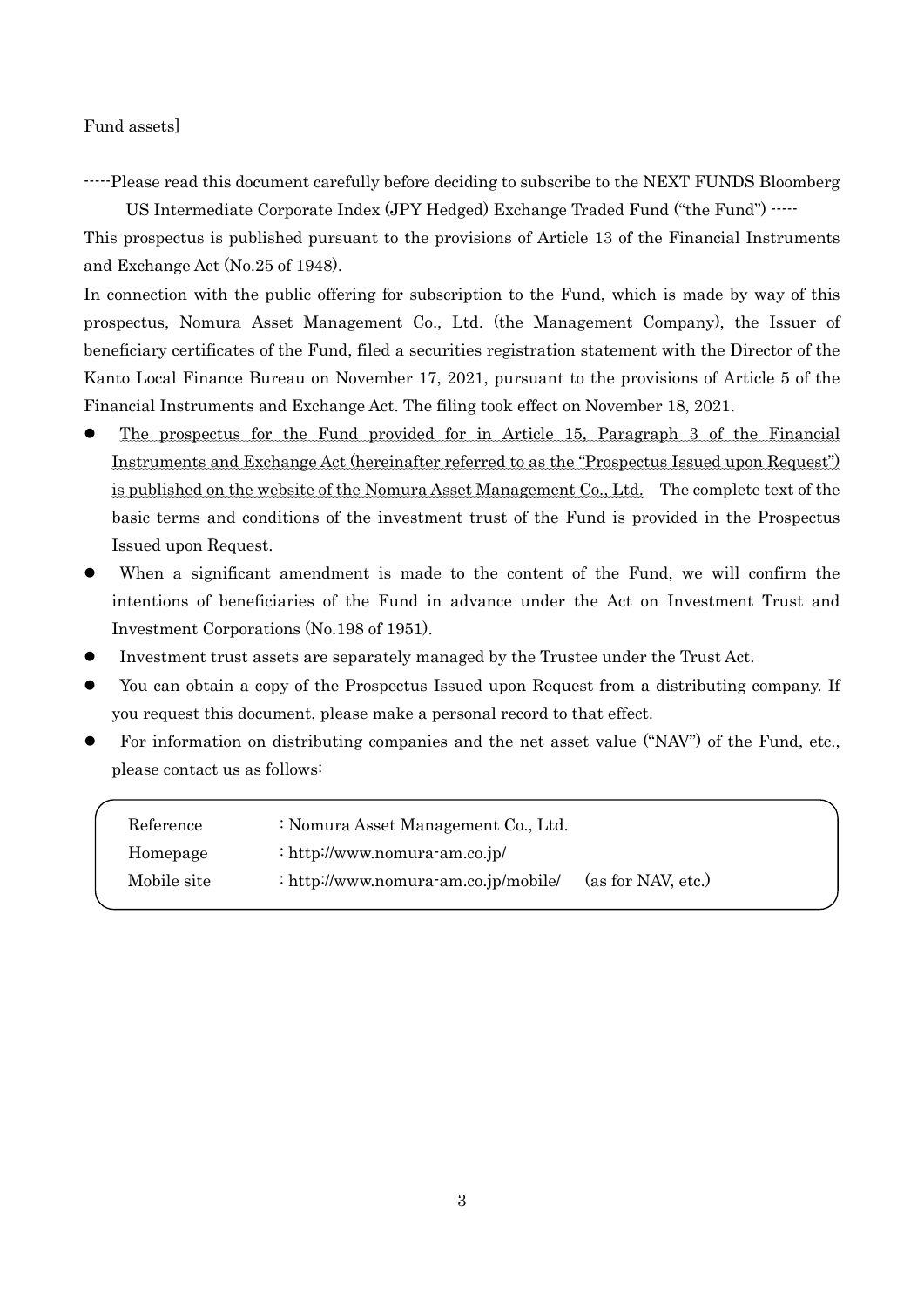#### Objective and Features of the Fund

1. Objective of the Fund

The Fund aims at investment performance linked to Bloomberg US Intermediate Corporate Index (JPY Hedged/JPY Based)\* (hereinafter referred to as the "Benchmark Index"), which means NAV volatility is to correspond with that of the Benchmark Index.

\* The Bloomberg US Intermediate Corporate Index (JPY Hedged, JPY Based) is an Index (this Index is a JPY based Index, and hedges the currency), which shows the performance of investment grade corporate bonds denominated in US dollars that have a maturity of 1 to 10 years.

#### 2. Features of the Fund

Main subject of investment

- Investment grade corporate bonds denominated in US dollars and ETF are to be the substantial and main subject of investment\*.

\* The "substantial and main subject of investment" means the main subject of investment to which investment is made through a "US Intermediate Corporate Index mother fund". The Fund may invest into investment grade corporate bonds denominated in US dollars directly.

#### Investment Policy

(i) The Fund is investing in mother fund and investment grade corporate bonds denominated in US dollars as the substantial and main subject of investment, and the Fund aims at investment performance linked to the Benchmark Index.

(ii) The Management Company decides the investment ratio of the mother fund, taking efficiency, etc., into consideration.

(iii) For the purpose of targeting investment performance linked to the Benchmark Index, the Fund may complementarily hold long positions in bond futures transactions and similar transactions, and incorporate ETF. Additionally, for the purpose of targeting investment performance effectively linked to the Benchmark Index, the Management Company may use derivatives, such as the bond futures, and foreign exchange forward transactions, for purposes beyond hedging, to realize gains and losses that are equivalent to those that arise as a result of holding assets that are subjects of investment, or to decrease the foreign exchange rate fluctuation risk, etc.

(iv) In principle, the Fund hedges for the foreign exchange rate in order to decrease the exchange rate fluctuation risk applicable to foreign currency denominated assets that are substantially incorporated into the Fund.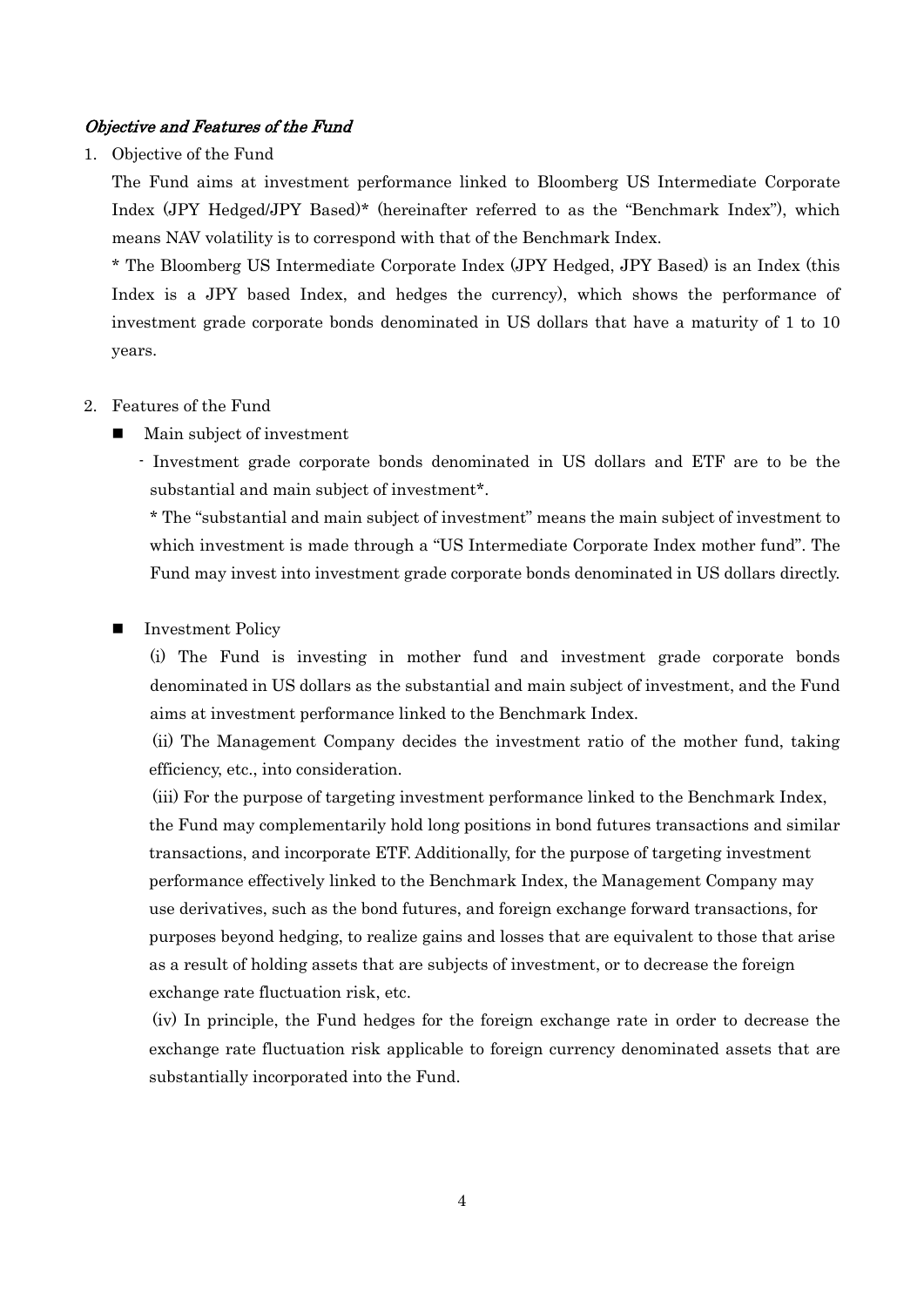Copyright, etc., for the Bloomberg US Intermediate Corporate Index

"Bloomberg®" and Bloomberg US Intermediate Corporate Index are service marks of Bloomberg Finance L.P. and its affiliates, including Bloomberg Index Services Limited, the administrator of the index (collectively, "Bloomberg") and have been licensed for use for certain purposes by Nomura Asset Management Co., Ltd. Bloomberg is not affiliated with Nomura Asset Management Co., Ltd., and Bloomberg does not approve, endorse, review, or recommend NEXT FUNDS Bloomberg US Intermediate Corporate Index (JPY Hedged) Exchange Traded Fund. Bloomberg does not guarantee the timeliness, accurateness, or completeness of any data or information relating to NEXT FUNDS Bloomberg US Intermediate Corporate Index (JPY Hedged) Exchange Traded Fund.

Management described above may not be achieved depending on funding trends, market trends, etc.

 The Fund is managed on a family fund method, a method where investment is made through a mother fund.



#### Investment Restrictions

| Investment ratio in stocks | The Fund does not directly invest in stocks.     |
|----------------------------|--------------------------------------------------|
|                            | Investment into stocks is only allowed when      |
|                            | convertible bonds are converted into shares. The |
|                            | investment amount in shares must be not larger   |
|                            | than 20 % of the NAV of the trust property.      |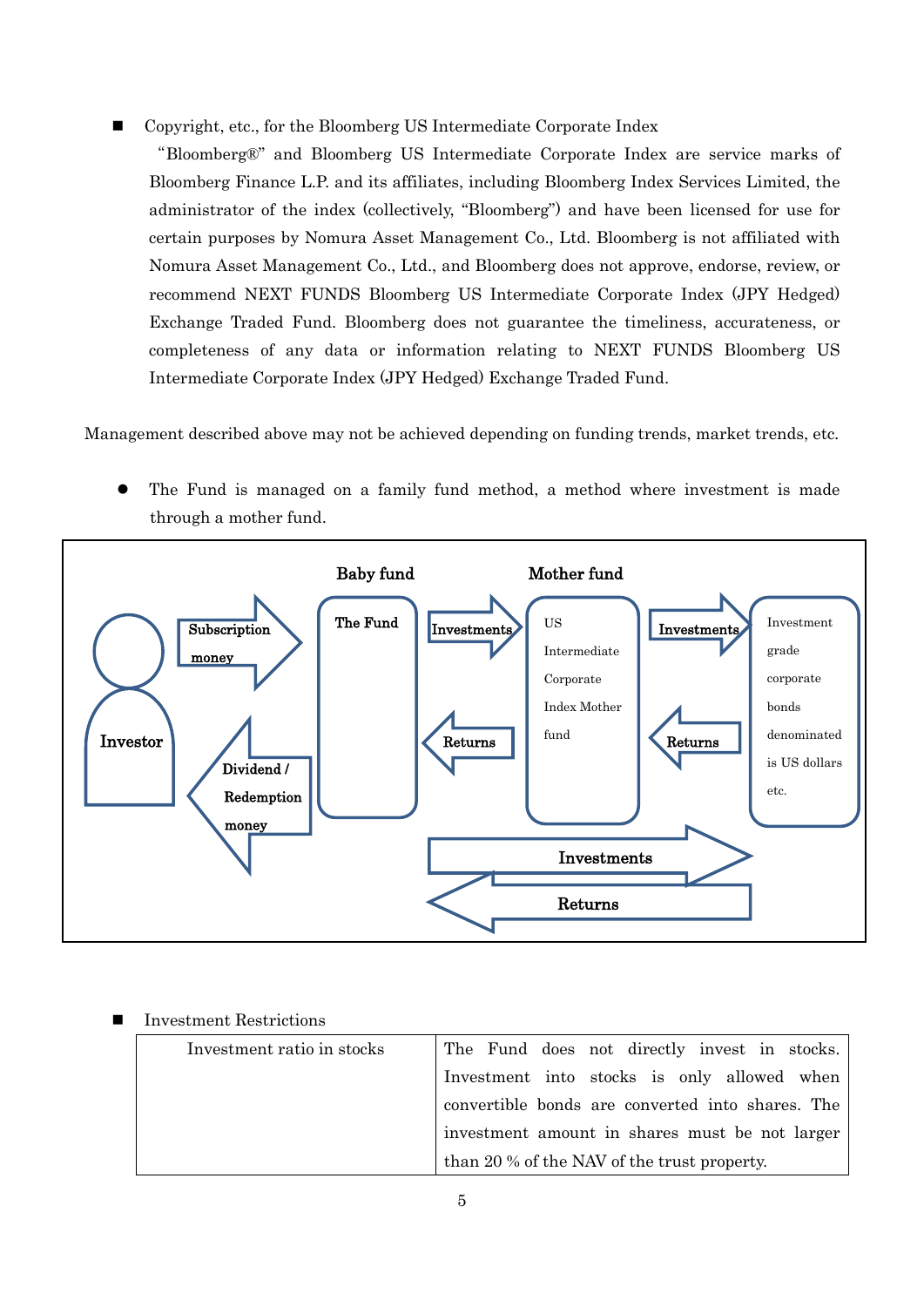| Investment ratio in assets        | There is no restriction on the substantial investment |  |  |  |
|-----------------------------------|-------------------------------------------------------|--|--|--|
| denominated in foreign currencies | ratio in foreign currency denominated assets.         |  |  |  |
| Use of derivatives                | Use of derivatives is not restricted to hedging       |  |  |  |
|                                   | purposes.                                             |  |  |  |

### **Distribution Policy**

-Dividends are due on the 7th of March, June, September and December of each year.

-As a general rule, the full amount of dividends and other income※ arising from the trust assets are distributed after deduction of expenses. However, the amount of dividends that is payable may in some circumstances amount to zero. Even if any profits are realized from the sale and purchase of individual bonds, no dividends shall be paid.

※ "Full amount of dividends and other income" includes interest income and other proceeds.

\* There is no suggestion or guarantee regarding the payment or the amount of future dividends.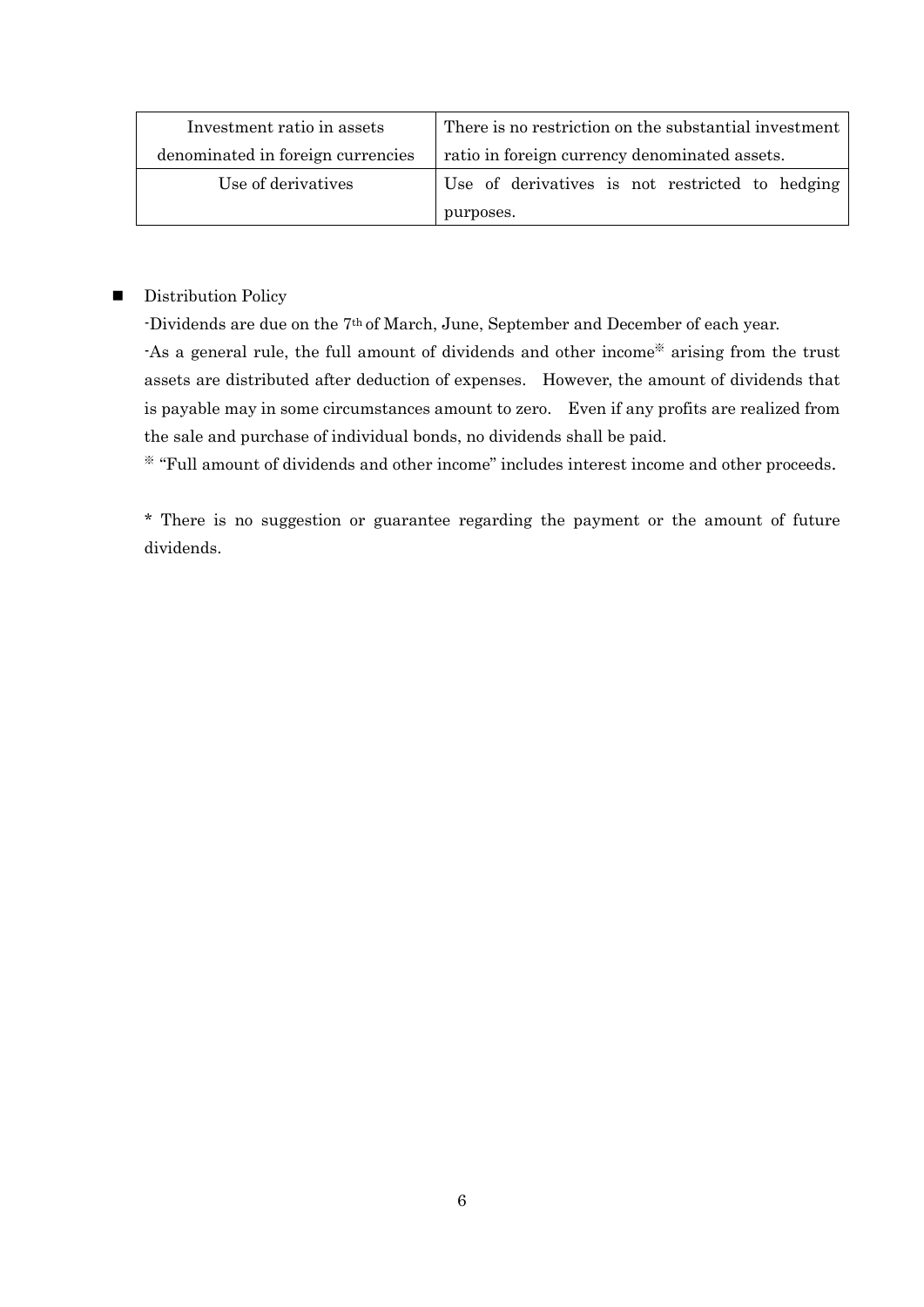#### Investment Risks

1. Factors that contribute to NAV volatility

The NAV of the Fund is subject to fluctuations in the prices of the securities, etc., in which the Fund invests. All profits and losses arising from fund management are borne by the investors. Any principal invested in the Fund by investors is therefore not guaranteed. Investors may incur a loss and the value of their investment principal may fall below par as the result of a decline in the NAV. The investment trust differs from a savings deposit.

| <b>Bond Price Fluctuation Risk</b> | Bond (such as public and corporate bonds) prices can fluctuate    |  |  |
|------------------------------------|-------------------------------------------------------------------|--|--|
|                                    | due to fluctuations in market interest rates, fluctuations in the |  |  |
|                                    | credibility of the bond issuers, etc., which may affect the NAV   |  |  |
|                                    | of the Fund since the Fund invests in these bonds.                |  |  |
| Exchange<br>Fluctuation<br>Rate    | Although, in principle, the Fund hedges for the foreign           |  |  |
| Risk                               | exchange rate in order to decrease the exchange rate              |  |  |
|                                    | fluctuation risk applicable to foreign currency denominated       |  |  |
|                                    | assets that are substantially incorporated into the Fund, the     |  |  |
|                                    | rate fluctuation risk cannot be completely<br>exchange            |  |  |
|                                    | eliminated. Furthermore, if the Yen interest rate is lower than   |  |  |
|                                    | that of the hedged currency, it would cost a hedge cost           |  |  |
|                                    | equivalent to the difference of the two interest rates, so that   |  |  |
|                                    | the difference would cause fluctuation to the NAV of the Fund.    |  |  |

\* The factors that contribute to fluctuations in the NAV are not limited to those mentioned above.

<<Primary Factors for Discrepancies between the Benchmark Index and NAV>>

The Fund aims at an investment performance for NAV volatility linked to that of the Benchmark Index; however, in managing the investment assets, we cannot guarantee that movements will be identical to those of the Benchmark Index primarily for the following reasons:

(i) There is a difference between individual holdings' incorporated ratio in the Fund and the component proportion of component holdings in the Benchmark Index.

(ii) When portfolio adjustments are made, there may be a price spread between the sale price of individual holdings and the appraised value of the Benchmark Index.

(iii) There may be a disparity between (a) the timing of capital flow due to an additional issue or partial cancellation of the Fund, etc., and (b) the time of the individual holdings, etc., are actually traded in accordance with the said capital flow.

(iv) There may be a disparity between the appraised value of certain holding in the Fund and that of the same holding in the Benchmark Index.

(v) The futures transactions to be made may be different from those targeting the Benchmark Index. Also, when futures transactions targeting the Benchmark Index are made, there may be a disparity between the prices of the forwards and the Benchmark Index.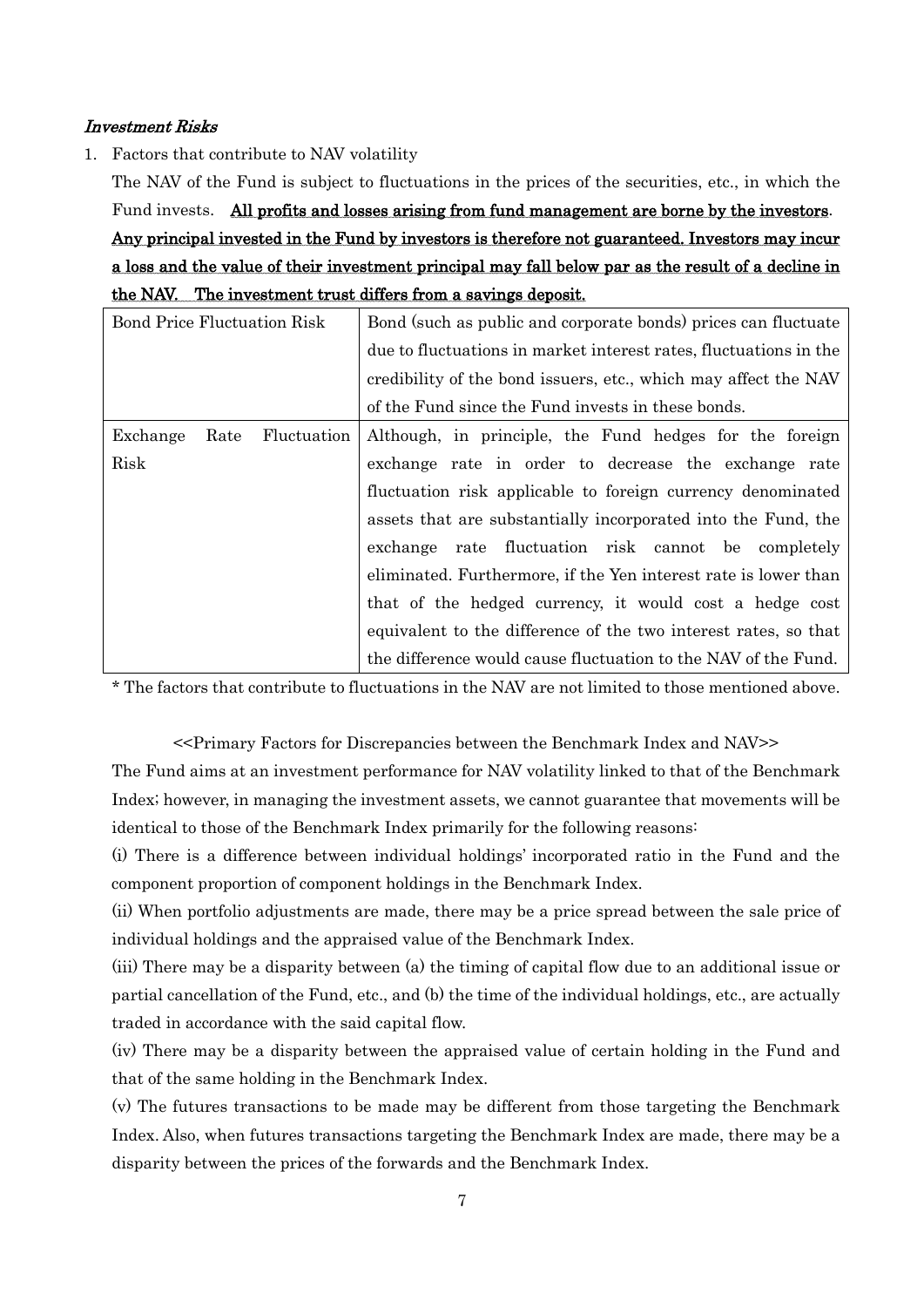(vi) The Fund bears certain costs, such as trust fees.

\* The factors that contribute to the discrepancy between the Benchmark Index and NAV are not limited to those listed above.

\* The above also applies to the case where investment is made through a mother fund.

#### 2. Additional Considerations

The provisions in Article 37-6 of the Financial Instruments and Exchange Act ("cooling off" provisions) are not applicable to subscriptions to the Fund.

- Management based upon the investment policy may not be achieved depending on funding trends, market trends, etc., or unexpected circumstances.
- The interest/liquidation payment from the issuers of the securities which are incorporated into the Fund may be delayed.
- Transactions pertaining to the Fund, such as an investment in securities and contracts related to such fund, may default because of the bankruptcy, or other similar event, occurring to a counterparty.
- NAV of the Fund and the Benchmark Index may differ because of costs and other factors. It is not guaranteed that the Fund's investment performance will track or exceed the Benchmark Index.
- The NAV of the Fund may be influenced in the event that transactions of securities are made in a mother fund which the Fund invests in, due to changes in the capital in its baby fund. Also, with the redemption of beneficiary interest units in the baby fund, in the event that the redemption of beneficiary interest units in the mother fund is made, the partial redemption charge is incorporate into the trust assets of the mother fund.
- The market price of the Fund is based upon supply and demand, as calculated through competitive buying and selling on the exchange. Therefore, market price may differ from the NAV itself.
- Please be aware that the Fund will be delisted and the trust will be terminated if the number of units of beneficial interest falls below 1,000,000 for 20 successive business days after three years have passed from the first inception date.

#### 3. Risk Management System

The Management Company examines Fund performance and oversees management risks by having established a committee to take charge of these matters.

- Examination of the Fund performance The committee reports and deliberates on the results of periodic examinations (analysis/ evaluation) of the investment trust's trust asset performance results.
- Administration of management risk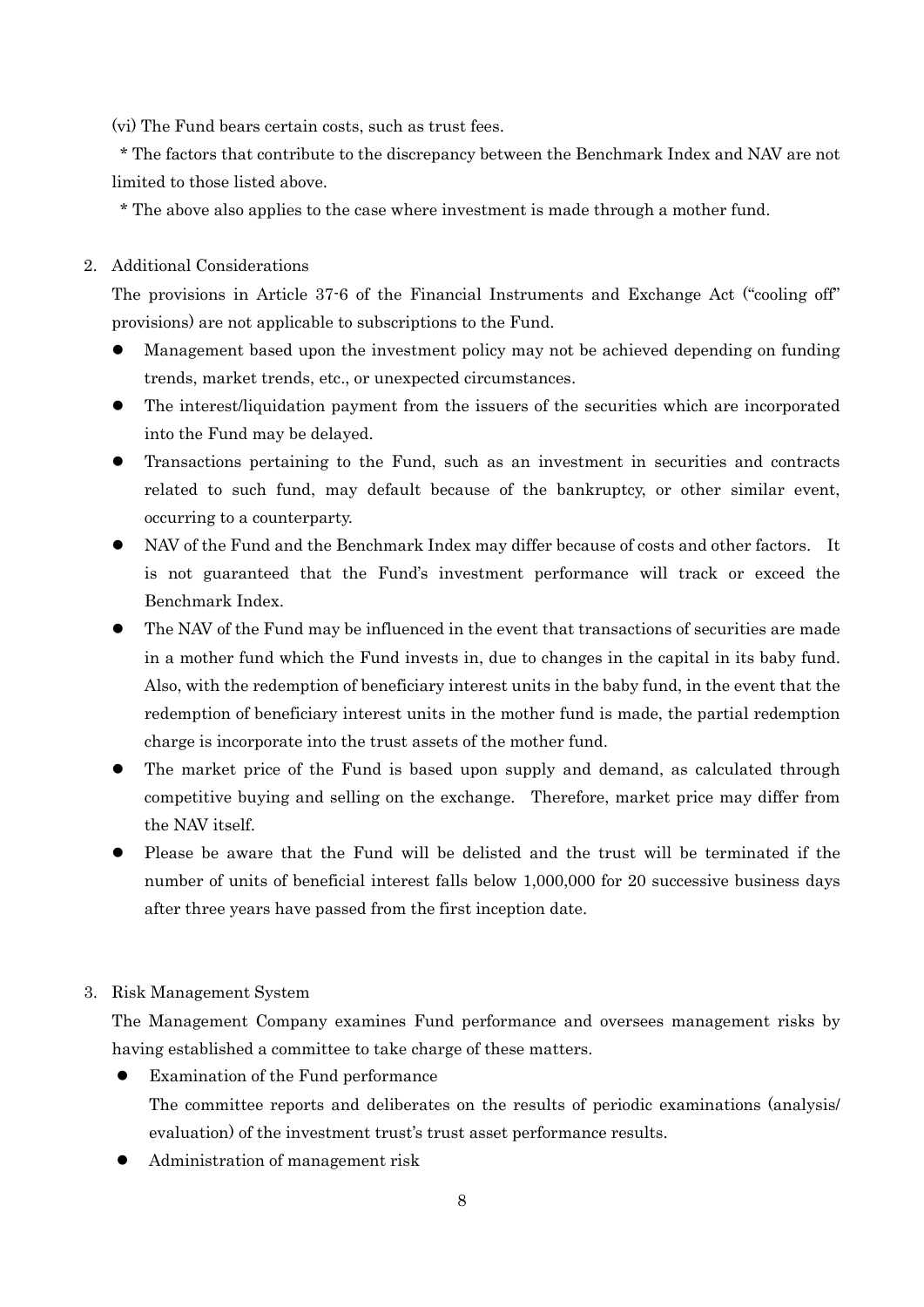The committee identifies and manages management risk and, based on its findings, provides guidance to the appropriate divisional management and any other relevant sections regarding rectification measures for appropriate administration.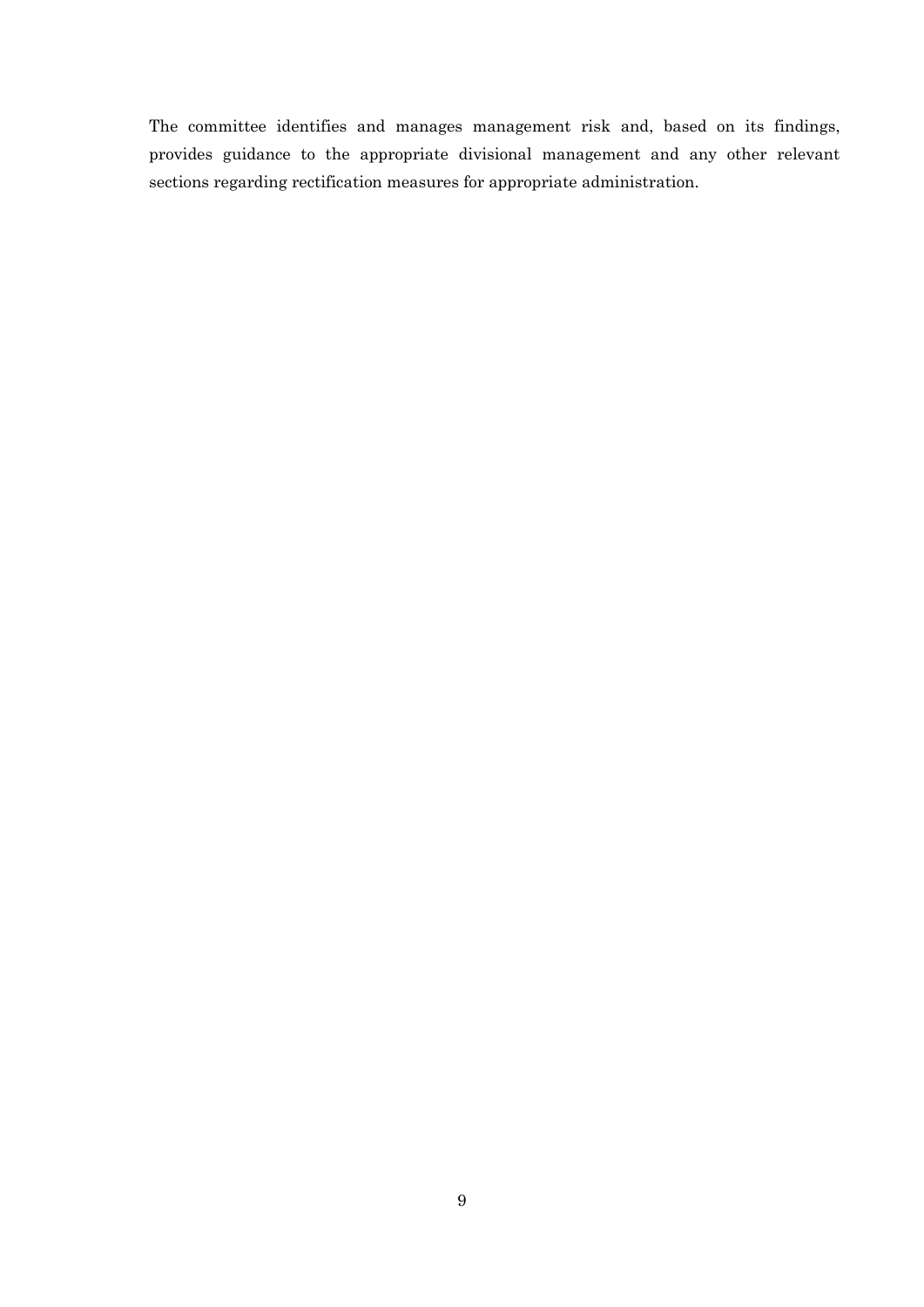4. Risk Quantitative Comparison (end of October 2016 to the end of September 2021, per month) < The Fund's annual return and the change of dividend re-investment net asset value >



\* The dividend re-investment net asset value is calculated by deeming that the dividend before income taxes is re-invested. The dividend re-investment net asset value is set by indexing the original principal as 10,000 (per 100 units), and is displayed from the end of the month that includes the inception date.

\* The annual return displays the return in a single year at the end of each month for the five years from October 2016 to September 2021. Until May 2020, the Benchmark Index annual return is displayed.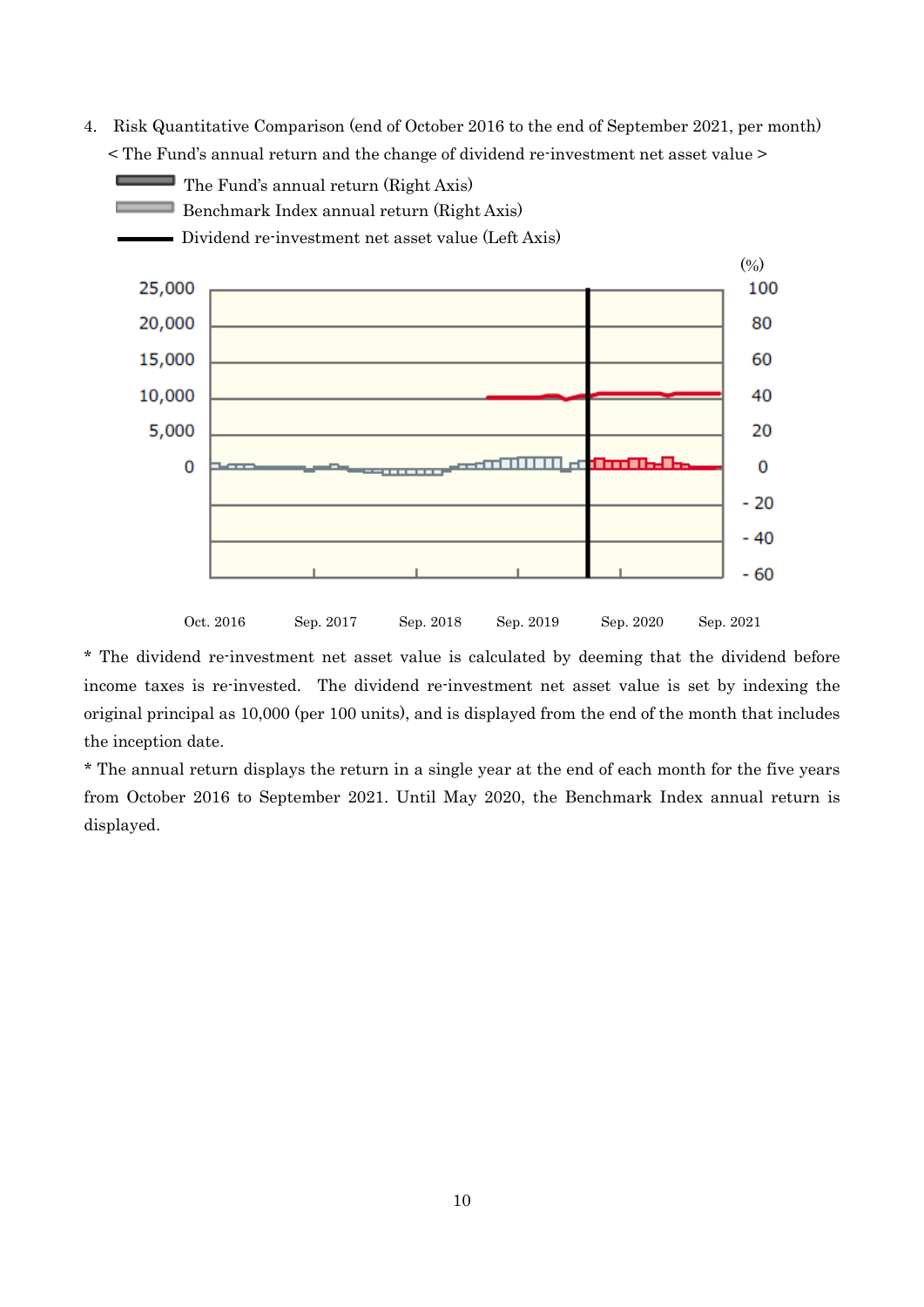

<Comparison of return between the Fund and the major asset class>

|              | The             | Japanese         | Advanced         | Emerging         | Japanese        | Advanced         | Emerging        |
|--------------|-----------------|------------------|------------------|------------------|-----------------|------------------|-----------------|
|              | Fund            | Stocks           | Economies        | Economies        | Government      | Economies        | Economies       |
|              |                 |                  | <b>Stocks</b>    | <b>Stocks</b>    | <b>Bonds</b>    | <b>Bonds</b>     | <b>Bonds</b>    |
| Maximum      | 7.7             | 42.1             | 59.8             | 62.7             | 5.4             | 11.4             | 19.3            |
| Value $(\%)$ |                 |                  |                  |                  |                 |                  |                 |
| Minimum      | $\triangle$ 3.5 | $\triangle 16.0$ | $\triangle$ 12.4 | $\triangle$ 19.4 | $\triangle 4.0$ | $\triangle$ 11.4 | $\triangle 9.4$ |
| Value (%)    |                 |                  |                  |                  |                 |                  |                 |
| Average      | 2.2             | 9.5              | 14.4             | 13.2             | 0.3             | 2.7              | 3.8             |
| $(\%)$       |                 |                  |                  |                  |                 |                  |                 |

\* Not all asset classes are the subject of Fund investment.

\* The above graph displays the Maximum Value, the Minimum Value and the Average of the annual return at the end of each month for the five years from October 2016 to September 2021. Furthermore, the annual return of the Fund is calculated by using the Benchmark Index of the Fund before the inception date.

\* The above numbers may not apply as of the account closing day.

\* The Fund uses the return of the dividend re-investment net asset value.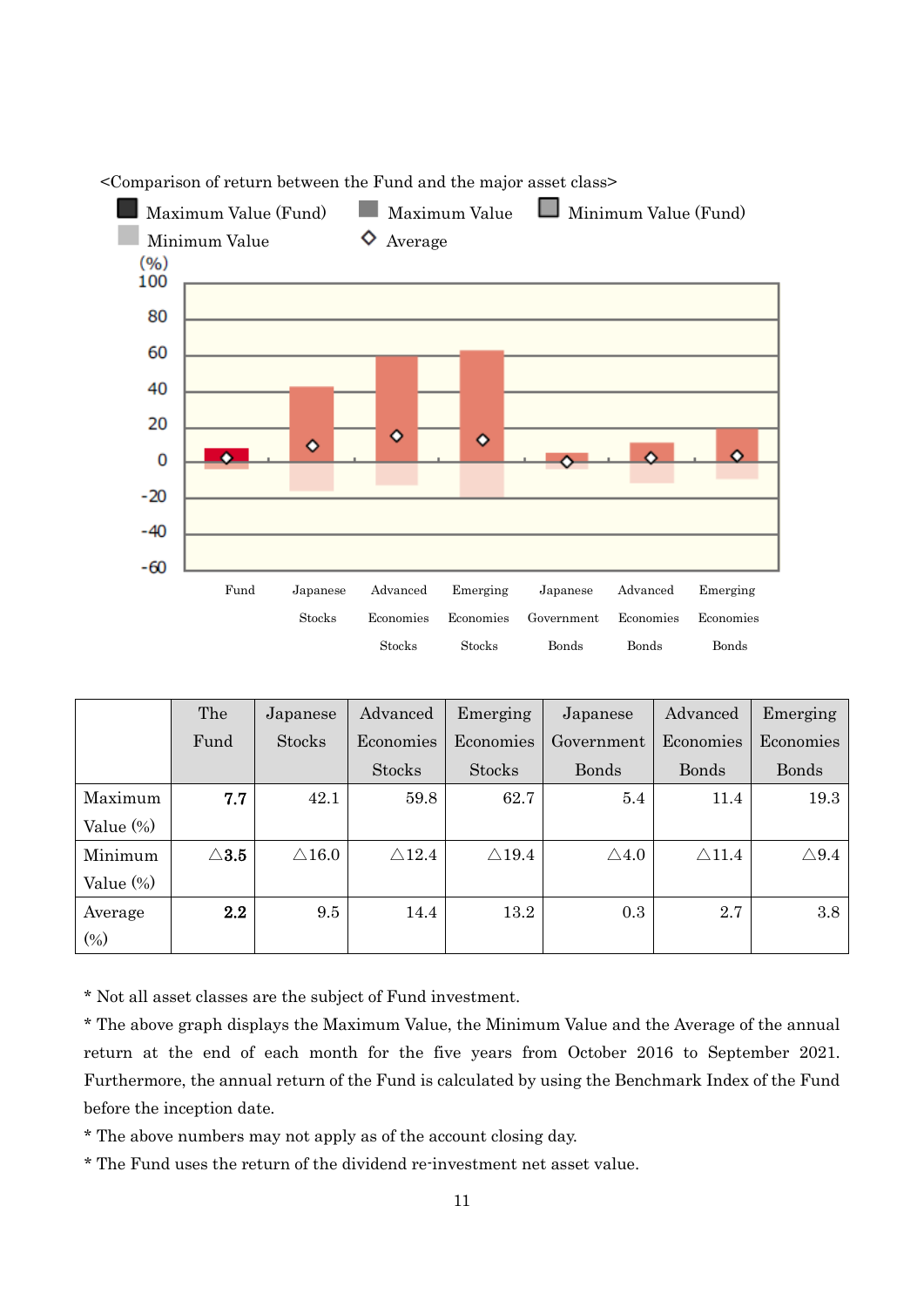# The dividend re-investment net asset value may occasionally differ from the actual net asset value due to the dividend being deemed re-invested before the application of income taxes.

<The index of the major asset class>

○Japanese Stocks: Tokyo Stock Price Index(TOPIX)(including dividend)

○Advanced Economies Stocks: MSCI-KOKUSAI Index (including dividend, based on Japanese Yen) ○Emerging Economies Stocks: MSCI Emerging Markets Index (including dividend, based on Japanese Yen)

○Japanese Government Bonds: NOMURA-BPI JGB

○Advanced Economies Bonds: FTSE World Government Bond Index (excluding Japan, unhedged, based on Japanese Yen )

○Emerging Economies Bonds: JP Morgan Government Bond Index - Emerging Markets Global Diversified (based on Japanese Yen )

#### ■Copyright, etc., for the Index of the Major Asset Class■

○Tokyo Stock Price Index (TOPIX)(including dividend)…Tokyo Stock Price Index (TOPIX) (including dividend) is the intellectual property of Tokyo Stock Exchange, Inc., and all rights regarding the index, such as the calculation of the index and the disclosure and accessibility of the index value, etc., are retained by Tokyo Stock Exchange, Inc. Furthermore, this product is not provided, guaranteed, or sold by Tokyo Stock Exchange, Inc., and Tokyo Stock Exchange, Inc. has no responsibility for any damages caused by any issue or sale by the Fund.

○MSCI-KOKUSAI Index (including dividend, based on Japanese Yen), MSCI Emerging Markets Index (including dividend, based on Japanese Yen)…MSCI-KOKUSAI Index (including dividend, based on Japanese Yen) and MSCI Emerging Markets Index (including dividend, based on Japanese Yen) are the indexes developed by MSCI. Copyright, intellectual property rights, and all other rights to these indexes belong to MSCI. In addition, MSCI also retains the right to change the contents and to suspend the disclosure of these indexes.

○NOMURA-BPI JGB…The intellectual property rights concerning NOMURA-BPI JGB belong to Nomura Securities Co., Ltd. Furthermore, Nomura Securities Co., Ltd., does not guarantee the accuracy, integrity, credibility, or usefulness of the Nomura-BPI JGB, and takes no responsibility for the business activities and services provided by Nomura Asset Management Co., Ltd. when using the NOMURA-BPI JGB.

○FTSE World Government Bond Index (excluding Japan, unhedged, based on Japanese Yen )… "FTSE World Government Bond Index (excluding Japan, unhedged, based on Japanese Yen )" is the bond index operated by FTSE Fixed Income LLC for the bond index comprised of the total investment profits of the government bonds of the major countries in the world, excluding Japan, as weight-averaged by the market capitalization in each market, and FTSE World Government Bond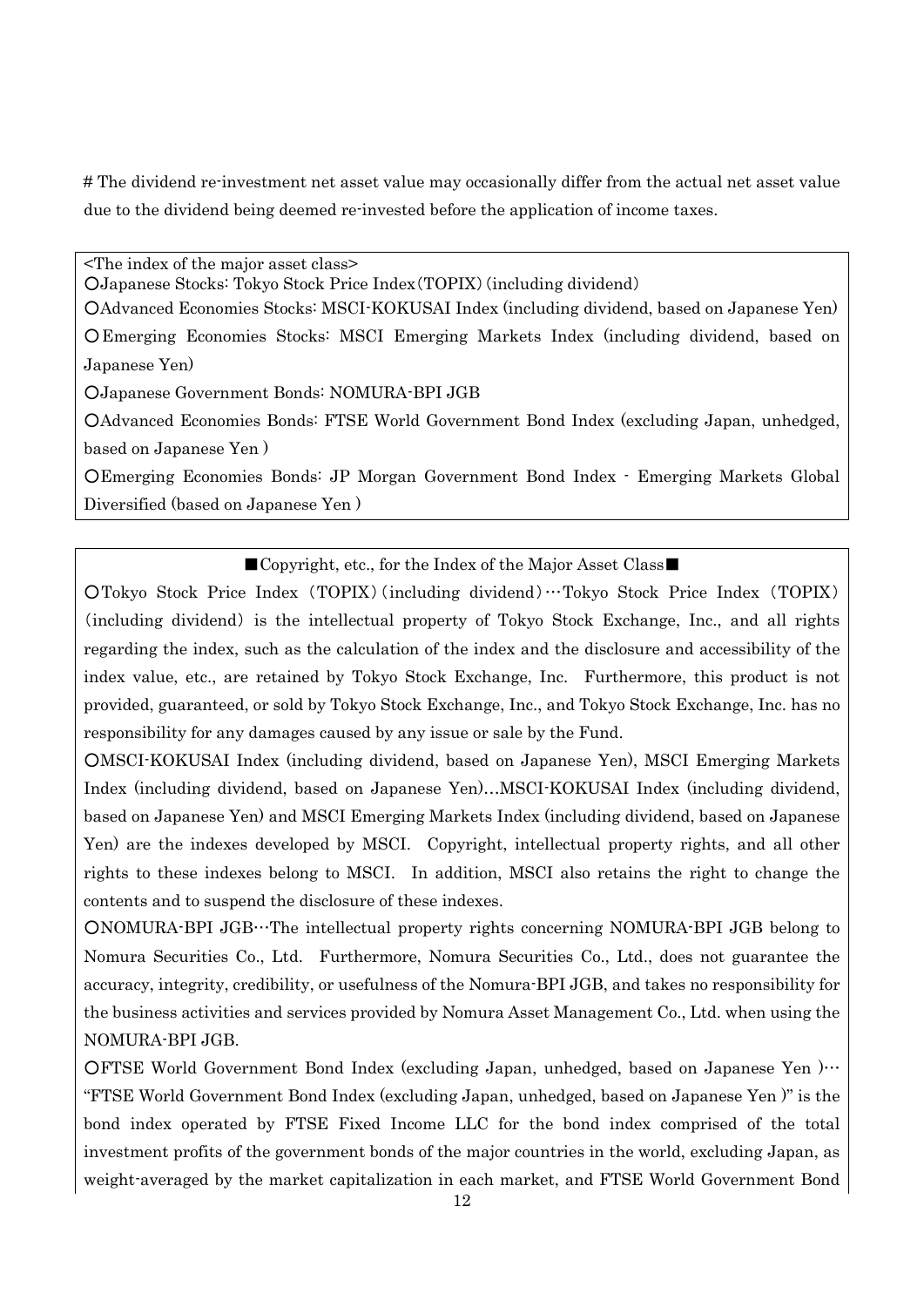Index (excluding Japan, unhedged, based on Japanese Yen) is the intellectual property of FTSE Fixed Income LLC, and all rights regarding the index are retained by FTSE Fixed Income LLC.

○JP Morgan Government Bond Index -Emerging Markets Global Diversified (based on Japanese Yen )…The information provided here regarding the "JP Morgan Government Bond Index -Emerging Markets Global Diversified (based on Japanese Yen )" (here, for the sake of convenience, referred to as the "Index".) (said information includes the Index level, but is not limited thereto) is used only for informative purposes, and is not intended as a solicitation for the sale and purchase of Financial Instruments, nor does it officially confirm certain sales and purchase, nor does it define the value and price of certain products related to the Index. Also, the Index does not legally constitute accounting advice regarding investment strategy and tax. The market price, data and other information included here are considered accurate, but JPMorgan Chase & Co., and its subsidiary company (hereinafter referred to as "JPM") do not guarantee completeness and accuracy. The information included here may sometimes be changed without notice. Past performance does not suggest future return. With respect to the financial instruments of the issuers included in this document, JPM and its employees may possess both long and short positions, may perform sales and purchases, may perform market-making, and may also possibly be a subscriber of issuers, placement agencies, advisers, and lenders.

The United States J.P. Morgan Securities LLC (here referred to as "JPMSLLC" and "Index sponsors" for the sake of convenience) does not support, warrant or promote the sale of securities, financial instruments, and transactions concerning the Index (here, referred to as the "Products" for the sake of convenience). The Index sponsors do not make any representation, warranty, conveyance or suggestion regarding the promotion of an investment in securities, any financial commodity, or, especially, the Products, or regarding whether or not interlocking with the Index in investment opportunities in the financial market, or intention to do so, can be promoted. The Index sponsors are not liable for any management, marketing, or trading regarding the Products. The Index is calculated based on information which is considered to be trustworthy, but the completeness, accuracy, and information accompanying the Index is not guaranteed. The Index is the property of the Index sponsors, and any property rights to the Index shall belong exclusively to the Index sponsors.

JPMSLLC is an NASD, NYSE and SIPC member. JP Morgan is name that is used when JP Morgan Chase Bank, NA, JPSI, J.P. Morgan Securities PLC., or companies affiliated with these companies conduct investment banking business.

(Source: Nomura Research Institute, Ltd., FTSE Fixed Income LLC, etc.)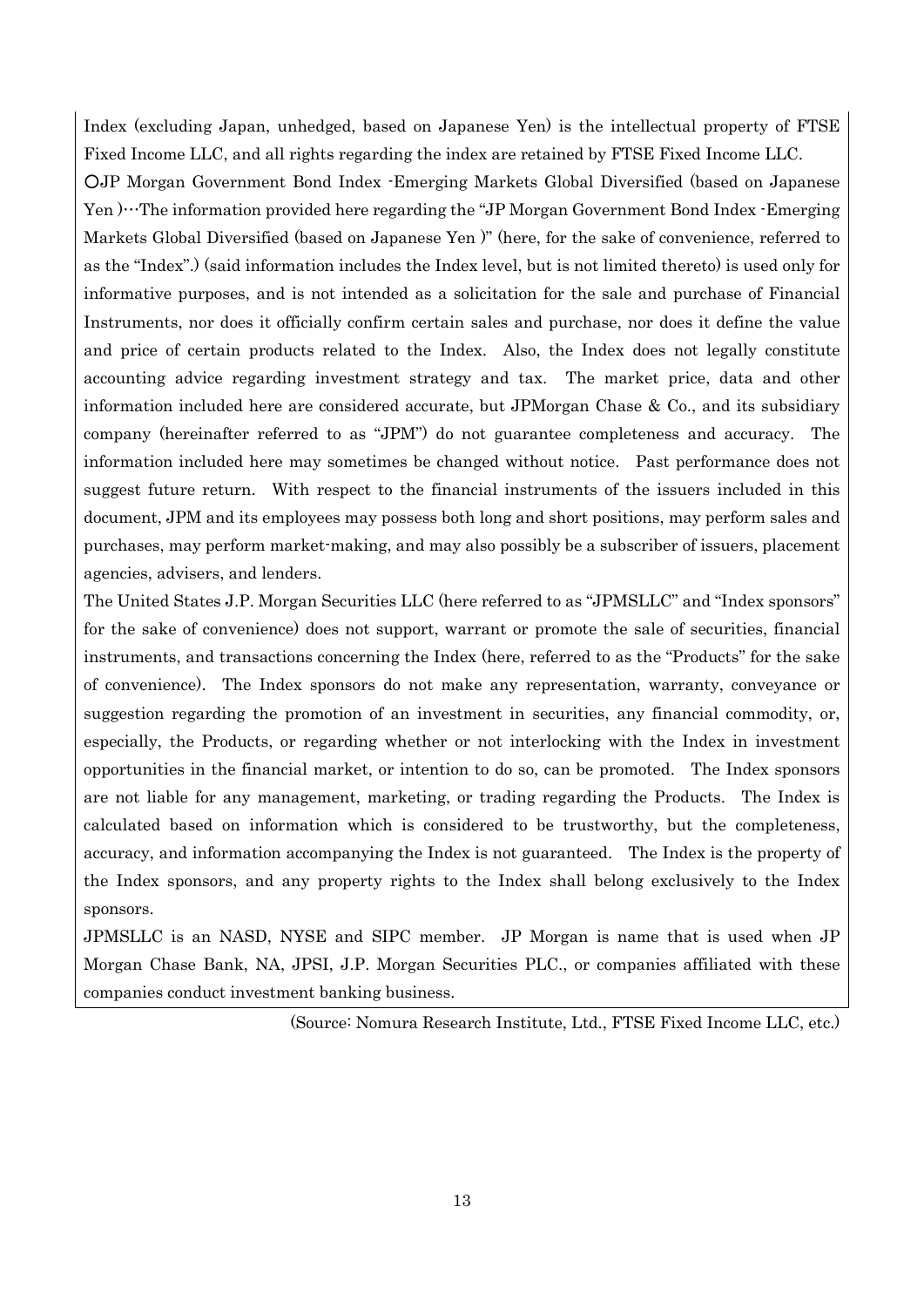### Historical Performance (As of September 30, 2021)



#### 1. Changes in NAV/Net Assets (per day, since inception)



| September 2021             | $570$ Yen |
|----------------------------|-----------|
| June 2021                  | 560 Yen   |
| March 2021                 | $410$ Yen |
| December 2020              | $430$ Yen |
| September 2020             | 760 Yen   |
| Cumulative since inception | 5,090 Yen |
|                            |           |

## 3. Status of Major Assets

Substantial Investment Ratio of the Component Bonds (Top 10)

|                | Company                        | Type           | % of NAV |
|----------------|--------------------------------|----------------|----------|
| $\mathbf{1}$   | <b>MORGAN STANLEY</b>          | Corporate Bond | 0.7      |
| $\overline{2}$ | <b>ABBVIE INC</b>              | Corporate Bond | 0.6      |
| $\mathcal{S}$  | HSBC HOLDINGS PLC              | Corporate Bond | 0.6      |
| $\overline{4}$ | <b>BANK OF AMERICA CORP</b>    | Corporate Bond | 0.5      |
| 5              | <b>BOEING CO</b>               | Corporate Bond | 0.5      |
| 6              | ORACLE CORP                    | Corporate Bond | 0.4      |
| $\tau$         | VERIZON COMM INC               | Corporate Bond | 0.4      |
| 8              | <b>JPMORGAN CHASE &amp; CO</b> | Corporate Bond | 0.4      |
| 9              | MORGAN STANLEY                 | Corporate Bond | 0.4      |
| 10             | <b>COMCAST CORP</b>            | Corporate Bond | 0.4      |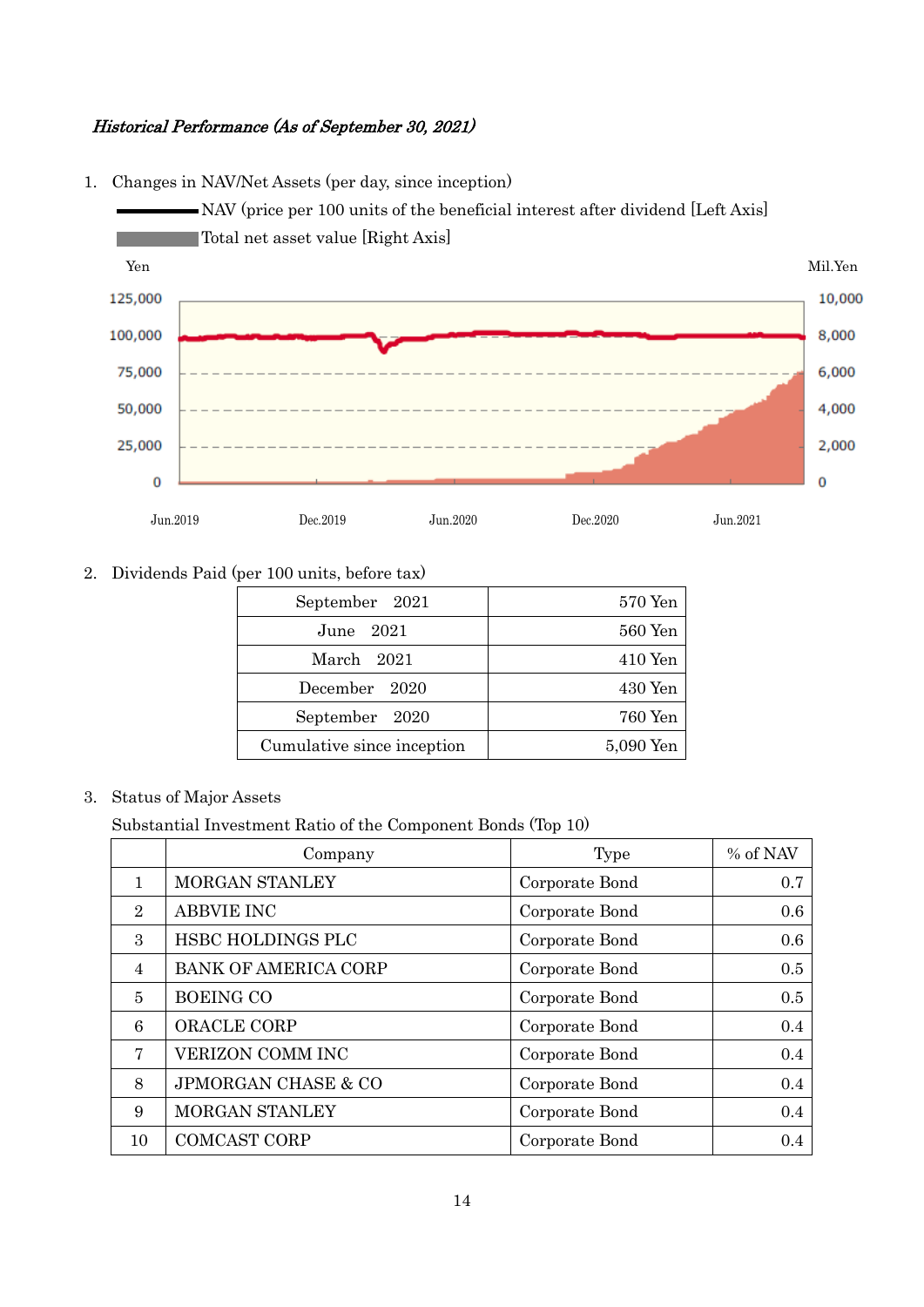#### 4. Past Annual Returns



- The annual rates of return are calculated with dividends reinvested (before tax)

- Figures from 2012 to 2018 are for the annual rates of return for the Benchmark Index.

- The figure for 2019 shows the return rate of the Fund, from the inception date (June 26, 2019) to the end of the year.

- The Figure for 2021 shows the return rate from the beginning of the year to the base date.

- The performance data shown above represents historical performance, which is not a guarantee of future investment results.
- The information of the Benchmark Index is just for reference, and does not refer to historical performance of the Fund.
- The Fund's investment performance may be disclosed on the Management Company's website.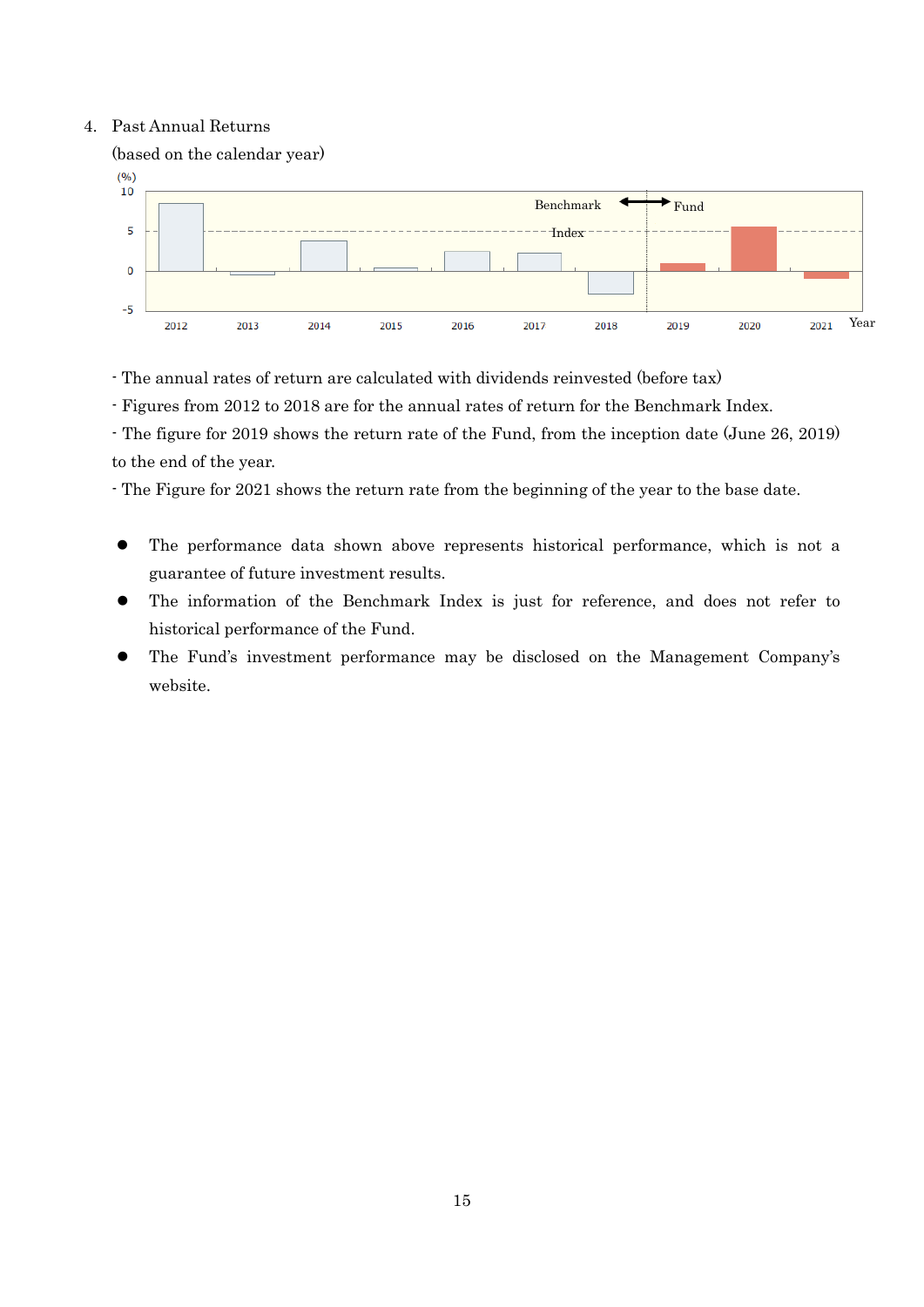## Procedures, Fees, and Other Items

1. Subscription Memorandum

| Subscription Units              | 10,000 units or more, available in multiple, indivisible units of  |  |  |
|---------------------------------|--------------------------------------------------------------------|--|--|
|                                 | 10,000 units each                                                  |  |  |
| <b>Subscription Price</b>       | The amount of the NAV as of the next business day after the        |  |  |
|                                 | subscription application day multiplied by a percentage not more   |  |  |
|                                 | than $100.10\%$ (but as of November 17, 2021, a percentage of      |  |  |
|                                 | $100.10\%$ ).                                                      |  |  |
|                                 | (The NAV of the Fund is indicated per 100 units)                   |  |  |
| Payment of cash                 | In principle, please pay the distributing company where the        |  |  |
|                                 | subscription application is made, by the day the distributing      |  |  |
|                                 | company designates.                                                |  |  |
| Initial Principal               | 1,000 yen per 1 unit                                               |  |  |
| <b>Redemption Units</b>         | 10,000 units or more, available in multiple, indivisible units of  |  |  |
|                                 | 10,000 units each                                                  |  |  |
| <b>Redemption Price</b>         | The amount obtained by subtracting the amount to be retained in    |  |  |
|                                 | trust assets from the NAV of the next business day after the       |  |  |
|                                 | redemption application day.                                        |  |  |
| Receipt of the cash             | In principle, cash will be paid beginning from the sixth business  |  |  |
|                                 | day from the redemption application day at the distributing        |  |  |
|                                 |                                                                    |  |  |
|                                 | company where the application was accepted.                        |  |  |
| Business Hours for Subscription | Applications for subscription and redemption that are completed    |  |  |
| / Redemption                    | by 3:30 p.m. are deemed to have been accepted on that day.         |  |  |
| Subscription Period             | From November 18, 2021 to November 30, 2022                        |  |  |
|                                 | *The subscription period can be renewed by filing another          |  |  |
|                                 | securities registration statement prior to the expiration date     |  |  |
|                                 | shown above.                                                       |  |  |
| Restrictions on Redemption      | Redemption of large amounts may be restricted.                     |  |  |
| Non-acceptance Days for         | In principle, applications for subscription/redemption will be     |  |  |
| Subscription/Redemption         | suspended on the following days/period:                            |  |  |
|                                 | <subscription></subscription>                                      |  |  |
|                                 | The subscription application day, if said subscription application |  |  |
|                                 | day or the next business day after such subscription application   |  |  |
|                                 | day, is the same date as a holiday in a foreign country*, as       |  |  |
|                                 | specified below.                                                   |  |  |
|                                 | -For a period of three business days, beginning from four business |  |  |
|                                 | days prior to each accounting day of the Fund. However, if the     |  |  |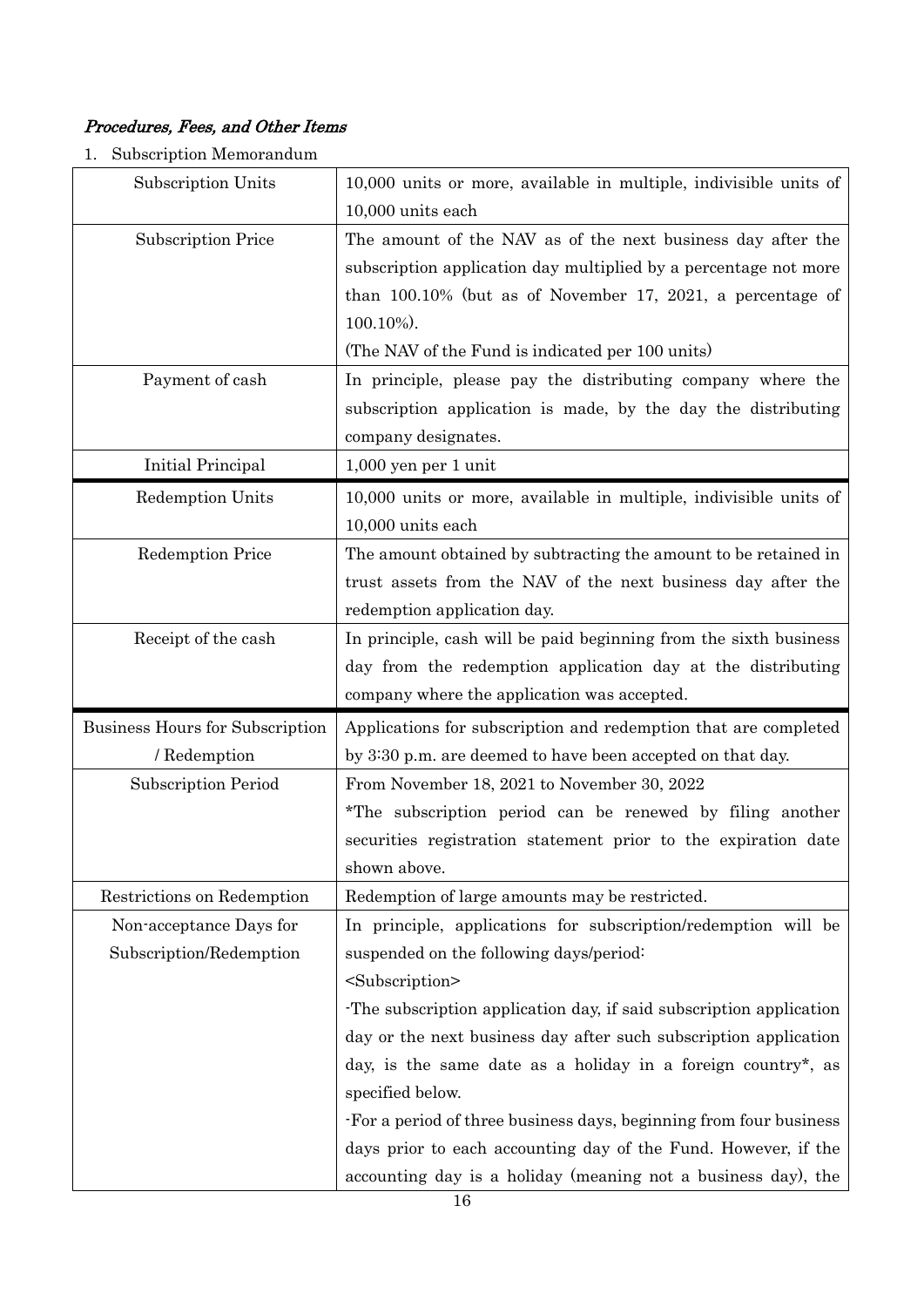|                               | period shall be four business days, beginning from five business    |
|-------------------------------|---------------------------------------------------------------------|
|                               | days prior to the accounting day.                                   |
|                               | In addition to the period above, any time the Management            |
|                               | Company determines that unavoidable circumstances occur that        |
|                               | prevent it from making investments in accordance with the           |
|                               | investment policies.                                                |
|                               | <redemption></redemption>                                           |
|                               | The redemption application day, if said redemption application      |
|                               | day or the next business day after such redemption application      |
|                               | day, is the same date as a holiday in a foreign country*, as        |
|                               | specified below.                                                    |
|                               |                                                                     |
|                               | For a period of three business days, beginning from four business   |
|                               | days prior to each accounting day of the Fund. However, if the      |
|                               | accounting day is a holiday (meaning not a business day), the       |
|                               | period shall be four business days, beginning from five business    |
|                               | days prior to the accounting day.                                   |
|                               |                                                                     |
|                               | In addition to the period above, any time the Management            |
|                               | Company determines that unavoidable circumstances occur that        |
|                               | prevent it from making investments in accordance with the           |
|                               | investment policies.                                                |
|                               |                                                                     |
|                               | * "A holiday in a foreign country" is a day that falls under any of |
|                               | the following items below.                                          |
|                               | Non-business days of the New York Stock Exchange or banks in        |
|                               | New York.                                                           |
|                               | - Non-business days of banks in London.                             |
|                               | *Notwithstanding the provisions<br>above,<br>applications<br>for    |
|                               | subscription/ redemption may be accepted on or during the days      |
|                               | referred to above if the Management Company determines that         |
|                               | the impact of such subscription/redemption on the trust assets is   |
|                               | minimal in view of the condition of the trust assets, funding       |
|                               | trends, market trends, etc.                                         |
| Suspension or Cancellation of | The<br>Management Company<br>suspend<br>acceptance<br>may<br>οf     |
| Subscription/Redemption       | applications for subscription/redemption, or cancel applications    |
|                               | for subscription/redemption that have already been accepted, in     |
|                               | the event that trading on a financial instruments exchange is       |
|                               | suspended or if any other circumstances beyond their control        |
|                               |                                                                     |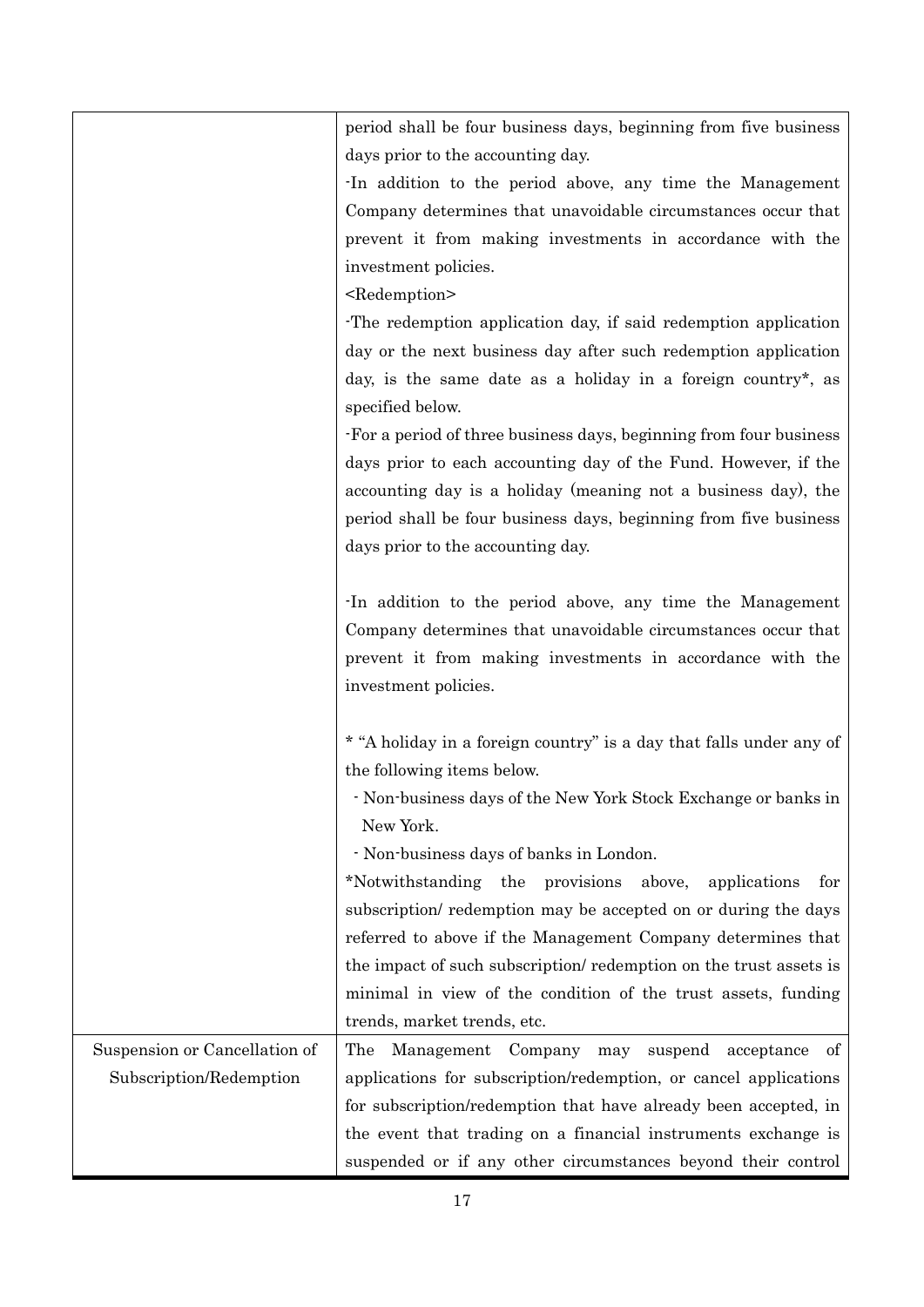|                            | develops. If the number of units, calculated by subtracting the<br>number of redemption units from the number of subscription<br>units, exceeds the outstanding number of the units of the Fund<br>before the acceptance of a subscription application (including the<br>$\sigma f$<br>units<br>coming<br>from<br>subscription/redemption<br>number<br>applications one business day prior to the day of acceptance of<br>such subscription application but has yet to be counted to the                                                                                                                                                                                                                                                                            |
|----------------------------|---------------------------------------------------------------------------------------------------------------------------------------------------------------------------------------------------------------------------------------------------------------------------------------------------------------------------------------------------------------------------------------------------------------------------------------------------------------------------------------------------------------------------------------------------------------------------------------------------------------------------------------------------------------------------------------------------------------------------------------------------------------------|
|                            | trust assets), the Management Company may suspend acceptance<br>of subscription applications or cancel prior acceptances.                                                                                                                                                                                                                                                                                                                                                                                                                                                                                                                                                                                                                                           |
| Trust Term                 | Unlimited (inception date: June 26, 2019)                                                                                                                                                                                                                                                                                                                                                                                                                                                                                                                                                                                                                                                                                                                           |
| <b>Listed Market</b>       | Tokyo Stock Exchange                                                                                                                                                                                                                                                                                                                                                                                                                                                                                                                                                                                                                                                                                                                                                |
| Early Termination          | After three years have passed from the first inception date, early<br>termination shall be carried out if the number of units of<br>beneficial interests falls below 1,000,000 for 20 successive<br>business days, if the Fund is delisted from all the financial<br>instruments exchanges on which the Fund has been listed, or if<br>the Benchmark Index is discontinued.<br>If the Fund is delisted from all the financial instruments<br>exchanges on which the Fund has been listed, the Management<br>Company will begin the necessary steps for early termination on<br>the day of the latest delisting day. In addition, early termination<br>may be carried in any other situation where circumstances<br>beyond the Management Company's control develop. |
| <b>Accounting Day</b>      | On the 7 <sup>th</sup> of March, June, September and December of each year.                                                                                                                                                                                                                                                                                                                                                                                                                                                                                                                                                                                                                                                                                         |
| Income Distribution        | Dividends are due four times a year on the date of each closing of<br>account.                                                                                                                                                                                                                                                                                                                                                                                                                                                                                                                                                                                                                                                                                      |
| Maximum Amount of Trust    | 1 trillion yen                                                                                                                                                                                                                                                                                                                                                                                                                                                                                                                                                                                                                                                                                                                                                      |
| <b>Public Notification</b> | Public notifications shall principally be posted online at the<br>website below:<br>URL: http://www.nomura-am.co.jp/                                                                                                                                                                                                                                                                                                                                                                                                                                                                                                                                                                                                                                                |
| <b>Investment Reports</b>  | No investment report is made.                                                                                                                                                                                                                                                                                                                                                                                                                                                                                                                                                                                                                                                                                                                                       |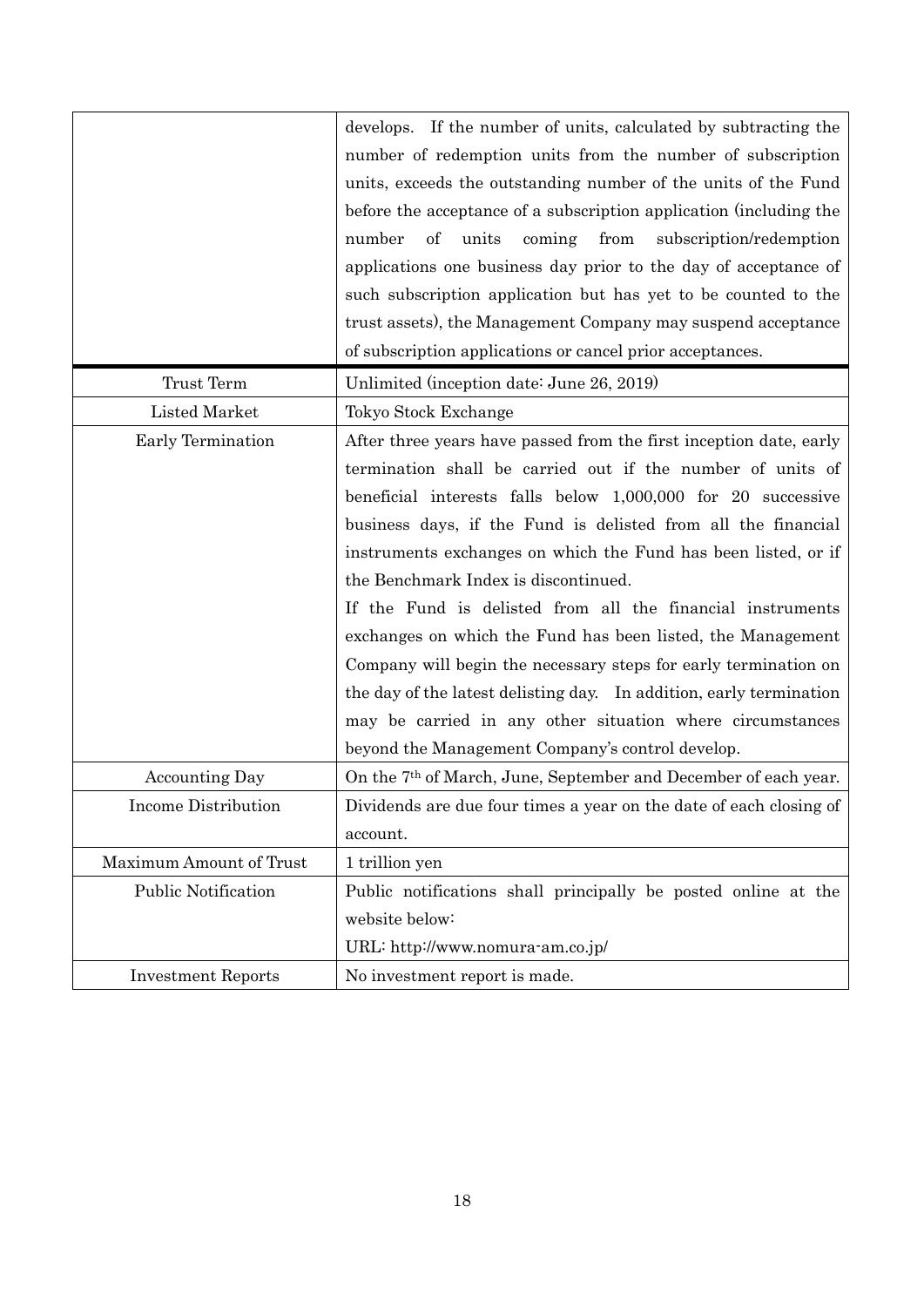# 2. Fund Expense and Taxes

■ Fund Expenses

| Expenses to be borne directly by investors |                                                                            |                                                       |                                                                            |  |  |  |
|--------------------------------------------|----------------------------------------------------------------------------|-------------------------------------------------------|----------------------------------------------------------------------------|--|--|--|
| Subscription                               | Set independently by the distributing company                              |                                                       |                                                                            |  |  |  |
| Commission                                 | (Please contact the distributing company for further information)          |                                                       |                                                                            |  |  |  |
|                                            |                                                                            |                                                       | The Subscription Commission is received in consideration of the office     |  |  |  |
|                                            | procedures related to Fund subscription, etc., at the time of the          |                                                       |                                                                            |  |  |  |
|                                            | subscription of the Fund.                                                  |                                                       |                                                                            |  |  |  |
| Other Expenses                             | Subscription Price uses the amount of the NAV multiplied by a percentage   |                                                       |                                                                            |  |  |  |
|                                            | not more than 100.10% (but as of November 17, 2021, a percentage of        |                                                       |                                                                            |  |  |  |
|                                            | 100.10%). Therefore, in the event of subscription, the amount obtained by  |                                                       |                                                                            |  |  |  |
|                                            |                                                                            |                                                       | multiplying the NAV by a percentage not more than 0.10% (but as of         |  |  |  |
|                                            |                                                                            |                                                       | November 17, 2021, a percentage of $0.10\%$ , and from this amount         |  |  |  |
|                                            |                                                                            |                                                       | determining the per unit amount, which in turn will be multiplied by the   |  |  |  |
|                                            |                                                                            | number of subscription units, shall be paid.          |                                                                            |  |  |  |
| Amount to be Retained                      |                                                                            |                                                       | In the event of redemption, the amount obtained by multiplying the NAV     |  |  |  |
| in Trust Assets                            |                                                                            |                                                       | by a percentage not more than 0.10% (but as of November 17, 2021, a        |  |  |  |
|                                            |                                                                            |                                                       | percentage of 0.10%), and from this amount determining the per unit        |  |  |  |
|                                            |                                                                            |                                                       | amount, which in turn will be multiplied by the number of redemption       |  |  |  |
|                                            | units, shall be paid.                                                      |                                                       |                                                                            |  |  |  |
| Redemption                                 |                                                                            | Set independently by the distributing company         |                                                                            |  |  |  |
| Commission                                 | (Please contact the distributing company for further information)          |                                                       |                                                                            |  |  |  |
|                                            |                                                                            |                                                       | The Redemption Commission is received in consideration of the office       |  |  |  |
|                                            | procedures related to Fund redemption, etc., at the time of the redemption |                                                       |                                                                            |  |  |  |
|                                            | of the Fund.                                                               |                                                       |                                                                            |  |  |  |
|                                            | Expenses to be borne indirectly by investors from trust assets             |                                                       |                                                                            |  |  |  |
| Management                                 |                                                                            |                                                       | Fee   Total amount of the Trust Fee is the sum of the following two items: |  |  |  |
| (Trust Fee)                                |                                                                            |                                                       | (i) The amount obtained by multiplying the daily total net assets of the   |  |  |  |
|                                            | Fund by Annual Trust Fee Rate                                              |                                                       |                                                                            |  |  |  |
|                                            |                                                                            | The distribution of the Trust Fee Rate is as follows: |                                                                            |  |  |  |
|                                            |                                                                            | Annual Trust Fee Rate                                 | No larger than 0.297% (0.27%)                                              |  |  |  |
|                                            |                                                                            |                                                       | exclusive of taxes)                                                        |  |  |  |
|                                            |                                                                            |                                                       | (0.297% (0.27% exclusive of                                                |  |  |  |
|                                            |                                                                            |                                                       | <b>taxes</b> ) as of November 17,                                          |  |  |  |
|                                            |                                                                            |                                                       | 2021)                                                                      |  |  |  |
|                                            | <management<br>The payee</management<br>                                   |                                                       | 0.25%                                                                      |  |  |  |
|                                            | distribution<br>Company>                                                   |                                                       |                                                                            |  |  |  |
|                                            | (exclusive of                                                              | Fund operations,                                      |                                                                            |  |  |  |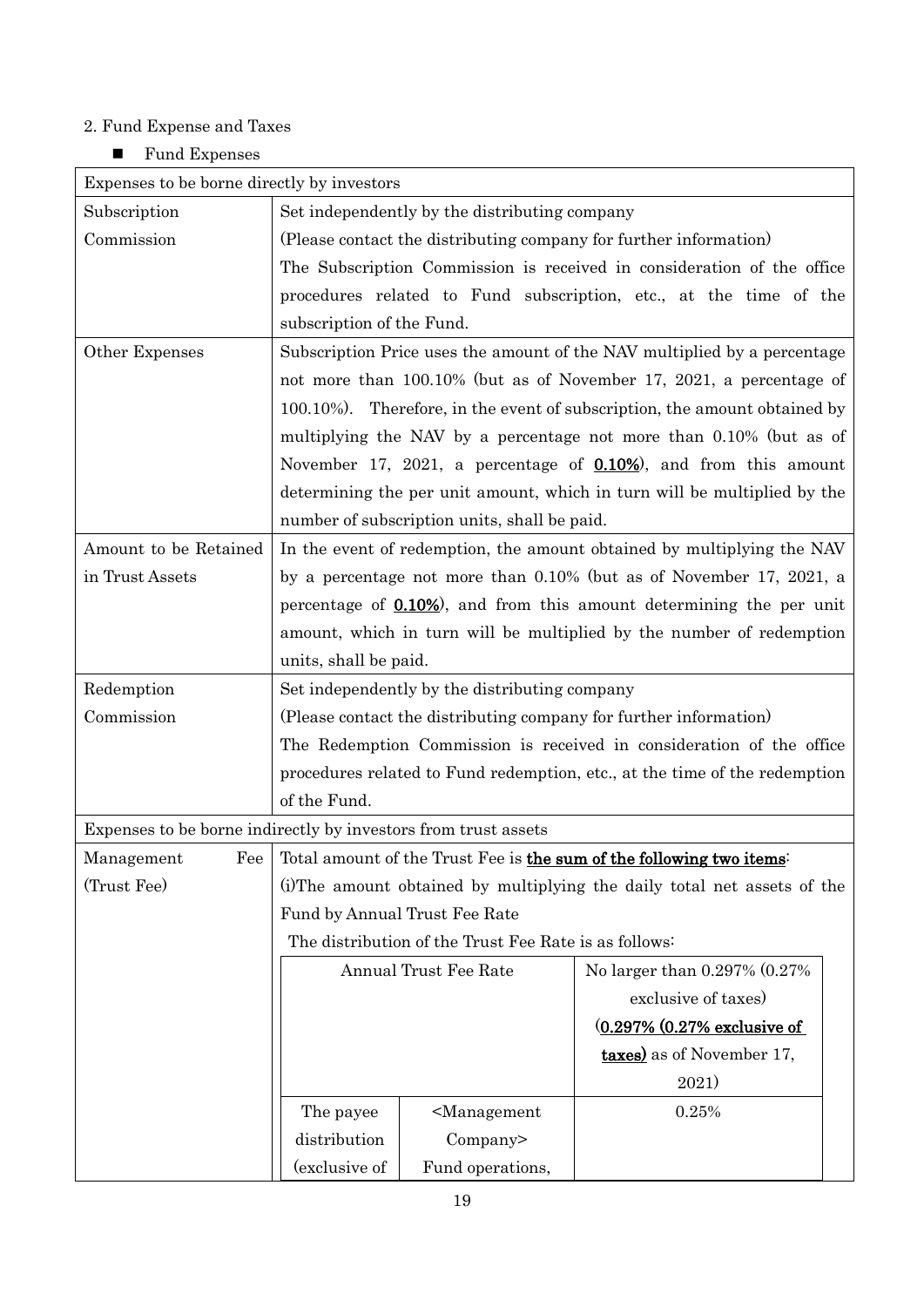|       |          |     | taxes) and                                                                    | investigations            |                                                                            |  |  |
|-------|----------|-----|-------------------------------------------------------------------------------|---------------------------|----------------------------------------------------------------------------|--|--|
|       |          |     | the service                                                                   | related to Fund           |                                                                            |  |  |
|       |          |     | details                                                                       | operations,               |                                                                            |  |  |
|       |          |     |                                                                               | instructions to           |                                                                            |  |  |
|       |          |     |                                                                               | trustees,                 |                                                                            |  |  |
|       |          |     |                                                                               | preparation of legal      |                                                                            |  |  |
|       |          |     |                                                                               | documents, etc.,          |                                                                            |  |  |
|       |          |     |                                                                               | estimating base           |                                                                            |  |  |
|       |          |     |                                                                               | price, etc.               |                                                                            |  |  |
|       |          |     |                                                                               | <trustee></trustee>       | 0.02%                                                                      |  |  |
|       |          |     |                                                                               | The                       |                                                                            |  |  |
|       |          |     |                                                                               | storage/management        |                                                                            |  |  |
|       |          |     |                                                                               | of property of the        |                                                                            |  |  |
|       |          |     |                                                                               | Fund, execution of        |                                                                            |  |  |
|       |          |     |                                                                               | instructions from         |                                                                            |  |  |
|       |          |     |                                                                               | the Management            |                                                                            |  |  |
|       |          |     |                                                                               | Company, etc.             |                                                                            |  |  |
|       |          |     |                                                                               |                           | *The distribution above is calculated using the annual Trust Fee Rate as   |  |  |
|       |          |     | of November 17, 2021.                                                         |                           |                                                                            |  |  |
|       |          |     | (ii) When the Fund lends securities, the amount obtained by subtracting the   |                           |                                                                            |  |  |
|       |          |     | cost required when the business in relation to such rental is designated to a |                           |                                                                            |  |  |
|       |          |     | third party from the amount obtained from no more than 44% of the rental      |                           |                                                                            |  |  |
|       |          |     | fee which accrues on a daily basis (40% exclusive of taxes).                  |                           |                                                                            |  |  |
|       |          |     | The distribution shall be 80% for the Management Company and 20% for          |                           |                                                                            |  |  |
|       |          |     | the Trustee.                                                                  |                           |                                                                            |  |  |
|       |          |     | * In the event the Fund invests in an ETF, the Fund incurs the costs          |                           |                                                                            |  |  |
|       |          |     | associated with the investment in the ETF, in addition to the Trust Fee.      |                           |                                                                            |  |  |
|       |          |     | However, we are unable to provide information regarding costs associated      |                           |                                                                            |  |  |
|       |          |     | with potential future investment in an ETF, because the Fund has not, at      |                           |                                                                            |  |  |
|       |          |     | the present time, decided on any potential future investment in an ETF,       |                           |                                                                            |  |  |
|       |          |     | nor its ratio for such investment.                                            |                           |                                                                            |  |  |
|       |          |     |                                                                               |                           |                                                                            |  |  |
|       |          |     | The Trust Fee of the Fund is summed up daily, and reflected within the        |                           |                                                                            |  |  |
|       |          |     | NAV of the Fund. Also, the total amount of the Trust Fee is paid from the     |                           |                                                                            |  |  |
|       |          |     |                                                                               |                           | Fund on (a) every last day of any accounting period or (b) the termination |  |  |
|       |          |     | date of the trust.                                                            |                           |                                                                            |  |  |
| Other | Expenses | and | Annual fees for use of trademarks pertaining to the Benchmark Index           |                           |                                                                            |  |  |
| Fees  |          |     |                                                                               | (as of November 17, 2021) |                                                                            |  |  |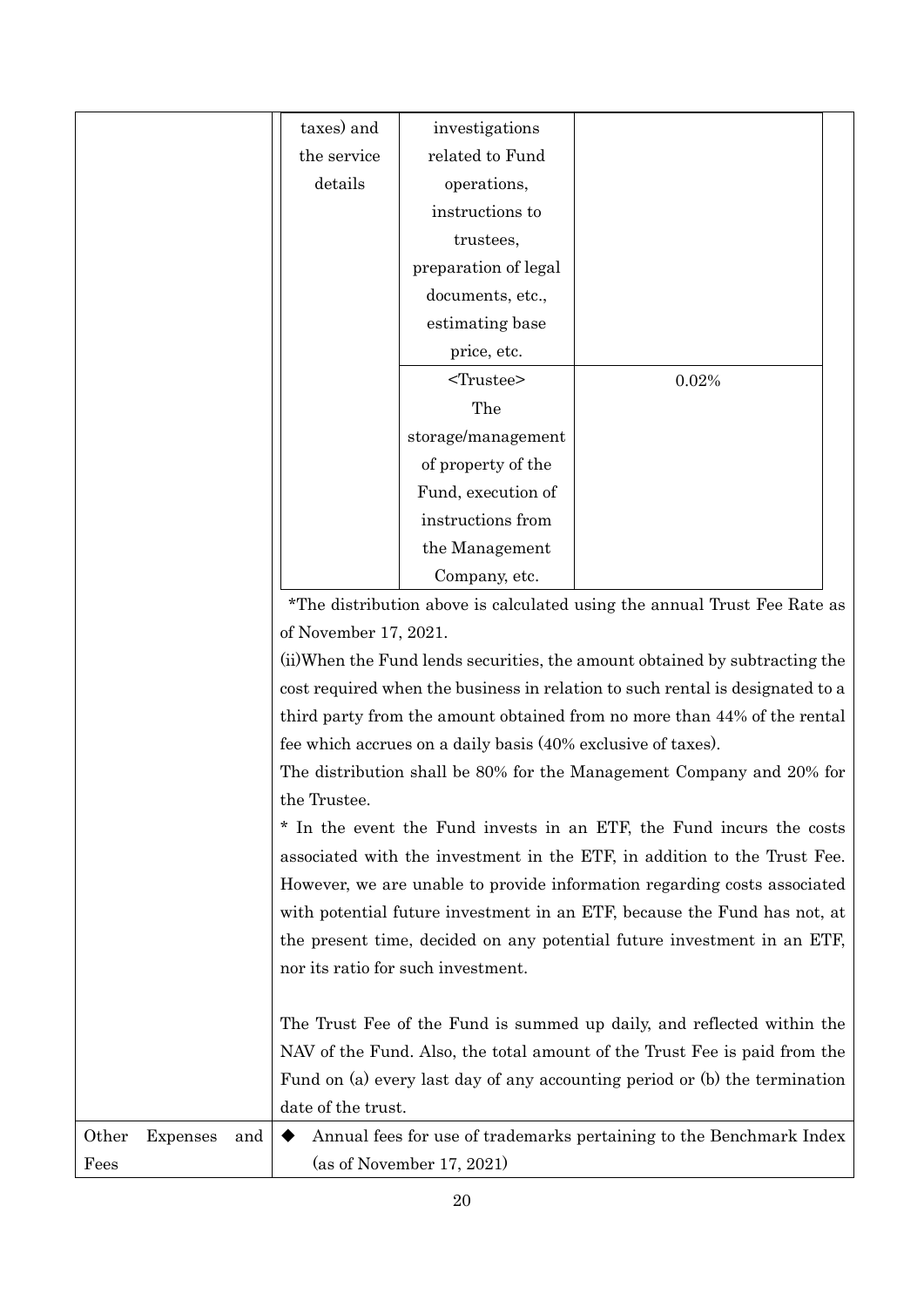| A percentage of not more than 0.02% per year of the Fund's total net           |
|--------------------------------------------------------------------------------|
| asset value.                                                                   |
| Expenses pertaining to listing of the Fund (as of November 17, 2021)           |
| -Additional listing fee: 0.00825% (0.0075% exclusive of taxes) of the amount   |
| of increase in value of the Fund's total net asset value at the time of any    |
| additional listing as compared with the larger of i) the total net asset value |
| at the time of the initial listing; or ii) the largest of the total net asset  |
| values at the end of each subsequent year up to the year immediately prior     |
| to the fee payment year.                                                       |
| -Annual listing fee: Maximum of 0.00825% (0.0075% exclusive of taxes) of       |
| the total net assets at year-end.                                              |
|                                                                                |
| The fee listed above and any consumption and other tax are to be borne by      |
| investors and can be paid out of the Fund. Amounts not paid out of the         |
| Fund are to be borne by the Management Company.                                |
|                                                                                |
| Other expenses and fees are as follows:                                        |
| -Brokerage commission on transactions in portfolio securities                  |
| Expenses for maintaining custody of assets denominated in foreign              |
| currency.                                                                      |
| -Costs paid to auditors for Fund audits                                        |
| Tax related to the Fund, etc.                                                  |
| These expenses and fees above are paid out of the Fund when they are           |
| incurred. These expenses and fees vary according to management and             |
| other conditions, so details of rates and upper limits cannot be provided      |
| ahead of time.                                                                 |